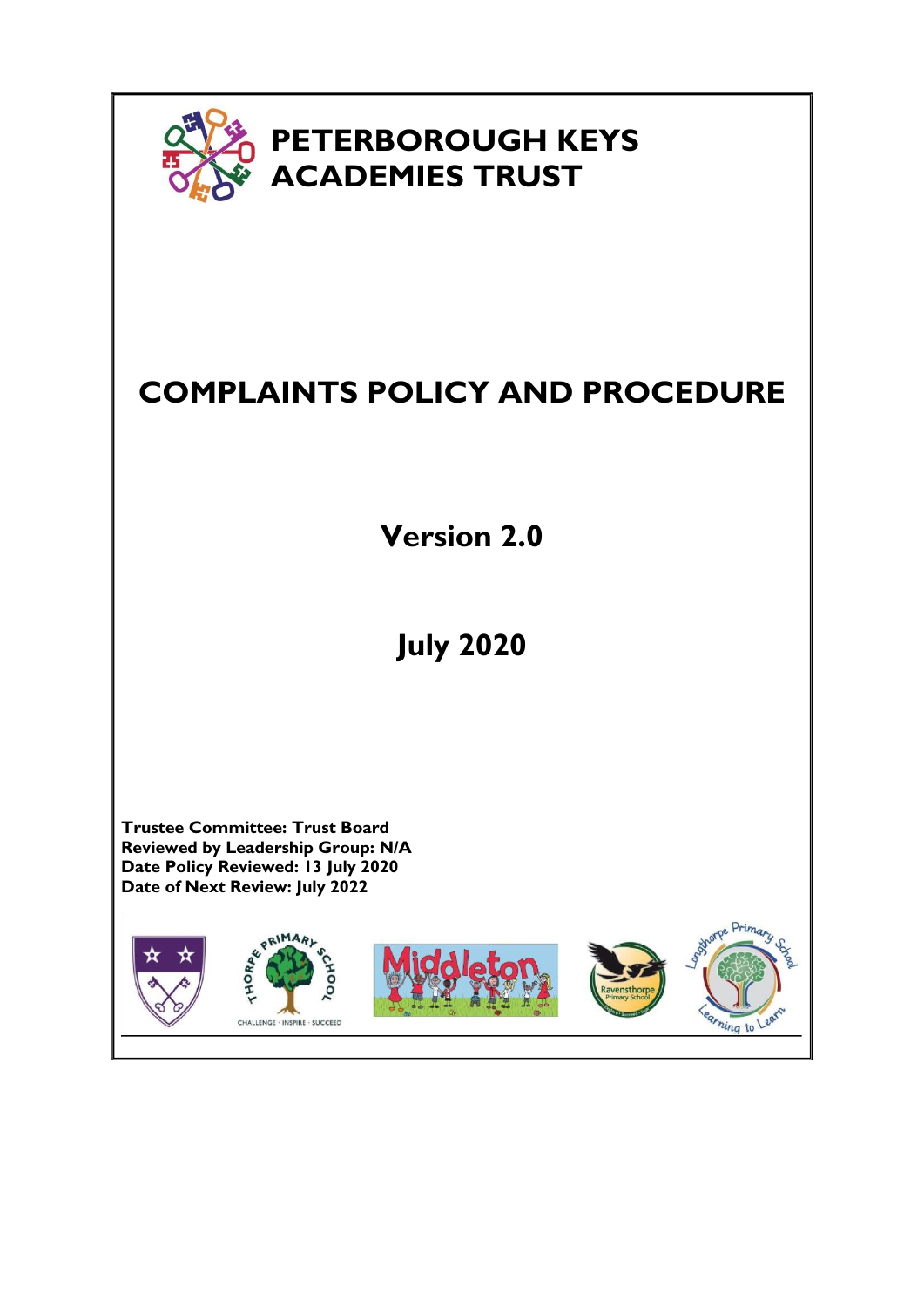## **Contents**

|      | Paragraph                                                                |
|------|--------------------------------------------------------------------------|
| Page |                                                                          |
|      |                                                                          |
|      |                                                                          |
|      |                                                                          |
| 4.   |                                                                          |
|      |                                                                          |
|      |                                                                          |
|      |                                                                          |
|      |                                                                          |
|      |                                                                          |
|      |                                                                          |
|      |                                                                          |
|      |                                                                          |
|      |                                                                          |
|      |                                                                          |
|      |                                                                          |
|      |                                                                          |
|      |                                                                          |
|      |                                                                          |
|      |                                                                          |
|      |                                                                          |
|      |                                                                          |
|      |                                                                          |
|      |                                                                          |
|      |                                                                          |
|      |                                                                          |
|      |                                                                          |
|      |                                                                          |
|      |                                                                          |
|      | 29. Appendix C - Summary of Dealing with Concerns and Complaints in PKAT |
|      |                                                                          |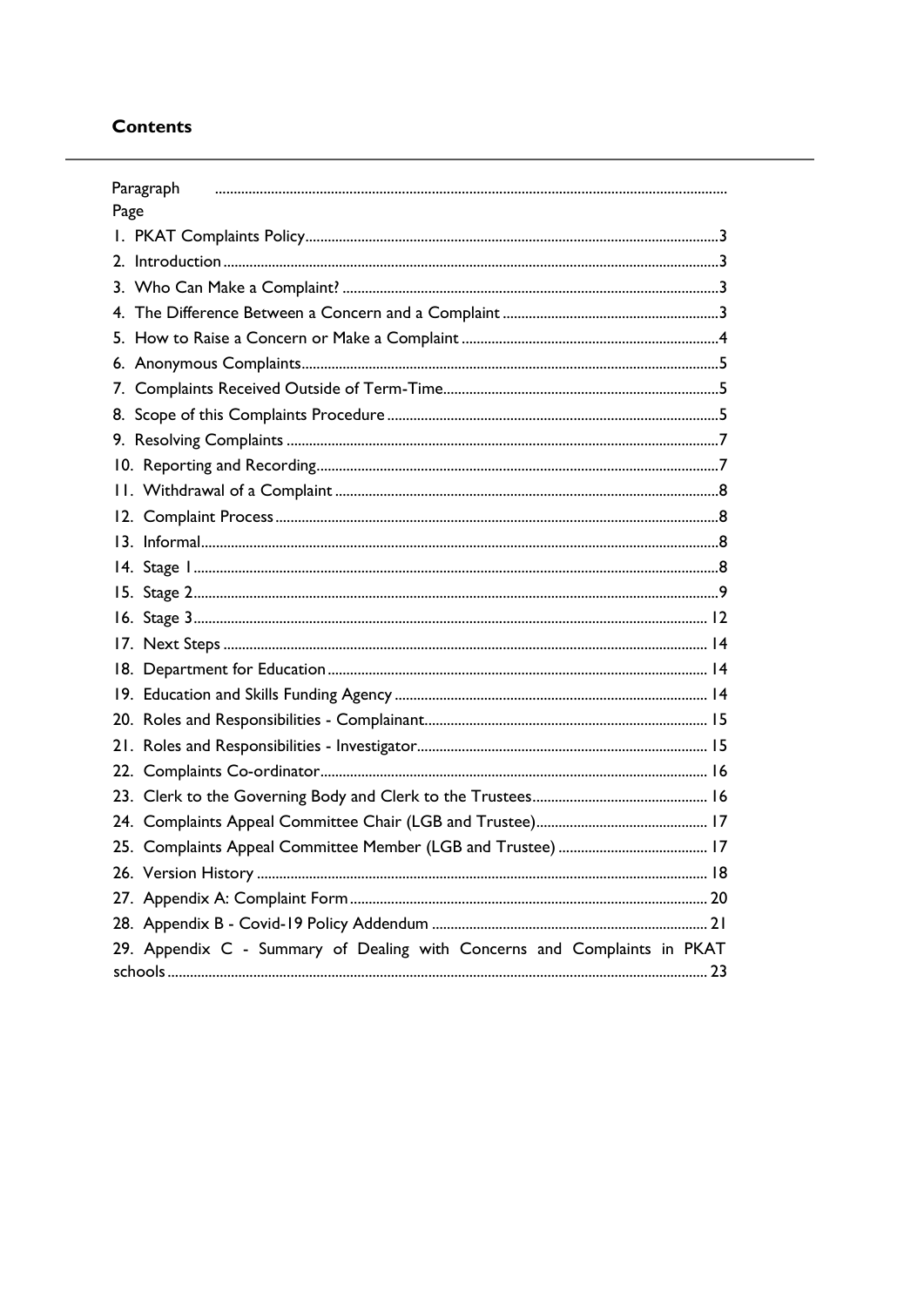### <span id="page-2-0"></span>**1. PKAT Complaints Policy**

1.1 This Policy and the procedures for its implementation aims to clarify the way in which concerns and complaints are managed. It aims to do so in a way which is clear and concise. The Policy also seeks to promote a consistent and transparent approach to dealing with concerns and complaints

## <span id="page-2-1"></span>**2. Introduction**

- 2.1 Academies are required to have complaints procedures meeting certain requirements by the Education (Independent School Standards England) Regulations 2014 Part 7 and to make the procedure available to parents of pupils and parents of prospective pupils. This Policy is in- formed by the Independent Academy Standards Regulations 2014 and Best Practice Advice for Complaints Procedures (January 2016) published by the Department of Education.
- 2.2 The Trust (PKAT) accepts that the actions of those individuals who work in the school will and should be open to comment, question and, on occasions, criticism. PKAT takes com- plaints seriously and strives to deal with concerns and complaints swiftly and thoroughly. In a spirit of accountability PKAT will attempt to resolve general school concerns and complaints through the most appropriate process and, where necessary, this may involve formal procedures

## <span id="page-2-2"></span>**3. Who Can Make a Complaint?**

3.1 This complaints procedure is not limited to parents or carers of children that are registered at the school. Any person, including members of the public, may make a complaint to PKAT about any provision of facilities or services that we provide. Unless complaints are dealt with under separate statutory procedures (such as appeals relating to exclusions or admissions), we will use this complaints procedure.

### <span id="page-2-3"></span>**4. The Difference Between a Concern and a Complaint**

- 4.1 A concern may be defined as '*an expression of worry or doubt over an issue considered to be* important for which reassurances are sought'.
- 4.2 A complaint may be defined as 'an expression of dissatisfaction however made, about actions taken or a lack of action'.
- 4.3 It is in everyone's interest that concerns and complaints are resolved at the earliest possible stage. Many issues can be resolved informally, without the need to use the formal stages of the complaints procedure. PKAT takes concerns seriously and will make every effort to re- solve the matter as quickly as possible.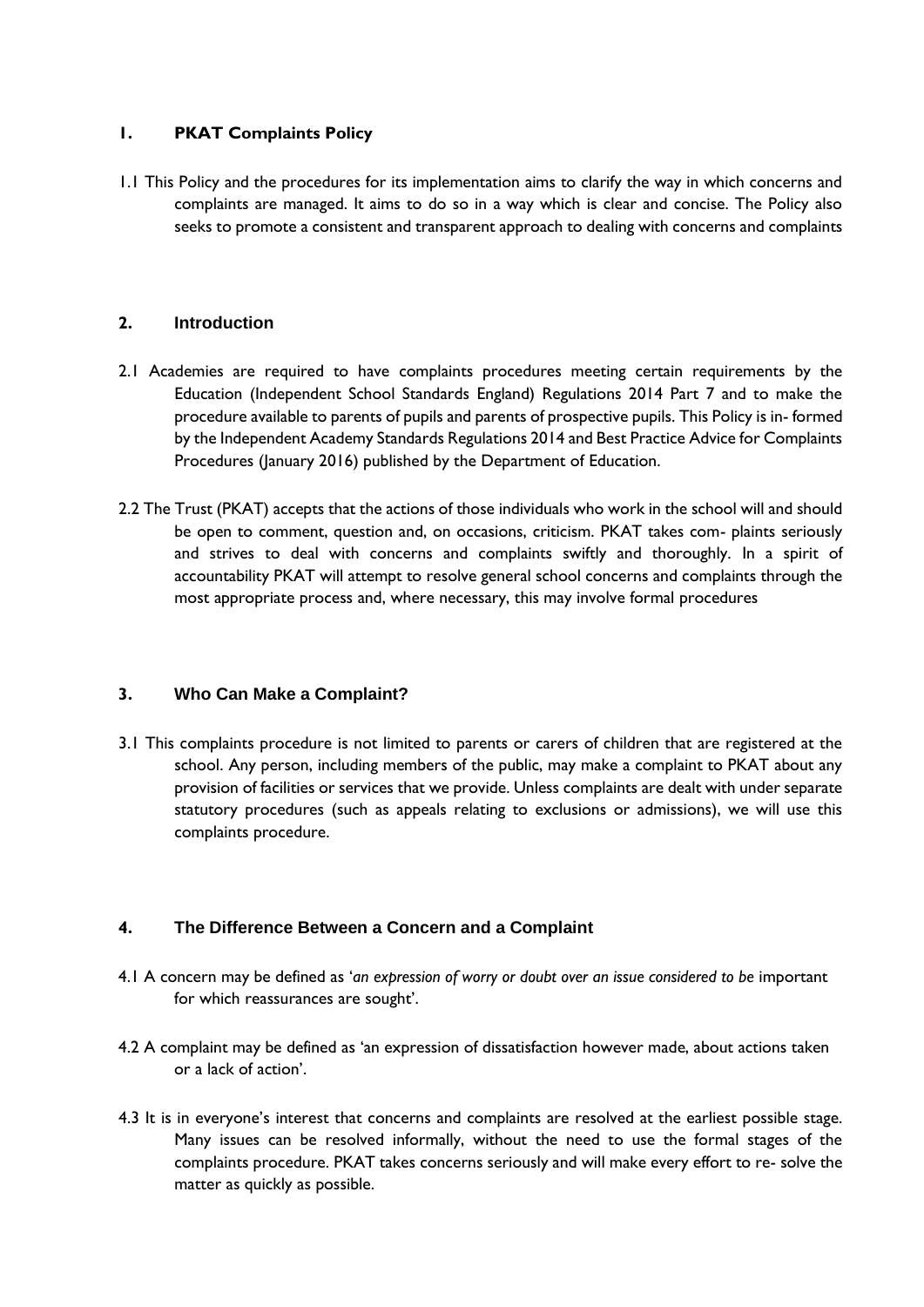- 4.4 If you have difficulty discussing a concern with a particular member of staff, we will respect your views. In these cases, the Headteacher, will refer you to another staff member. Similarly, if the member of staff directly involved feels unable to deal with a concern, the Headteacher will refer you to another staff member. The member of staff may be more senior but does not have to be. The ability to consider the concern objectively and impartially is more important.
- 4.5 We understand, however, that there are occasions when people would like to raise their concerns formally. In this case, PKAT will attempt to resolve the issue internally, through the stages outlined within this complaints procedure.

#### <span id="page-3-0"></span>**5. How to Raise a Concern or Make a Complaint**

- 5.1 A concern or complaint can be made in person, in writing or by telephone. They may also be made by a third party acting on behalf on a complainant, as long as they have appropriate consent to do so.
- 5.2 Concerns should be raised with either the class teacher, Head of House, Curriculum Area Leader (Secondary) or class teacher, the Subject Lead, Phase Leaders (Primary) or appropriate member of the Senior Leadership Team. If the issue remains unresolved, the next step is to make a formal complaint.
- 5.3 Complainants should not approach individual governors or Trustees to raise concerns or complaints. They have no power to act on an individual basis and it may also prevent them from considering complaints at Stage 2 or Stage 3 of the procedure.
- 5.4 Complaints against school staff (except the headteacher) should be made in the first in- stance, to the headteacher via the school office. Please mark them as Private and Confidential.
- 5.5 Complaints about any individual governor should be addressed to the Clerk to the Governing Body via the school office. Please mark them as Private and Confidential.
- 5.6 Where the complaint refers to the Chair of the Local Governing Body, the Chief Executive Officer, a member of the Executive Leadership of the Trust, Headteachers, a Trustee, or a Member, this Policy will apply and the Chair of Trustees assumes responsibility. For com- plaints to be addressed to the Chair of Trustees contact the Company Secretary/Clerk to the Board of Trustees via e-mail estephens-dunne@pkat.co.uk or via post to The Company Secretary/Clerk to the Board of Trustees, Jack Hunt School, Bradwell Road, Peterborough, PE3 9PY. Please mark them as Private and Confidential.
- 5.7 For ease of use, a template complaint form is included at the end of this procedure. If you require help in completing the form, please contact the school office. You can also ask third party organisations like the Citizens Advice to help you (www.citapeterborough.org.uk).
- 5.8 In accordance with equality law, we will consider making reasonable adjustments if required, to enable complainants to access and complete this complaints procedure. For instance, providing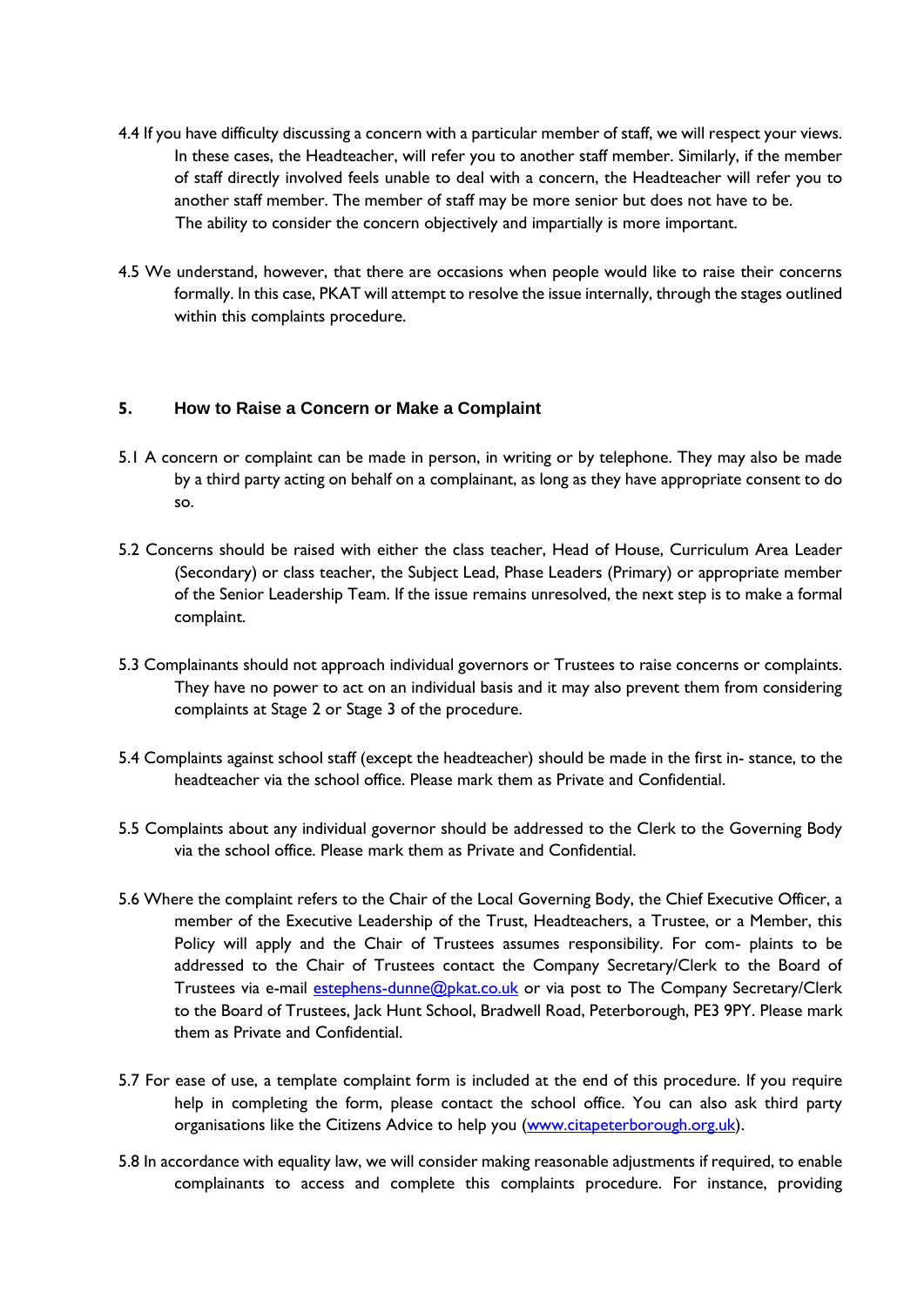information in alternative formats, assisting complainants in raising a formal com- plaint or holding meetings in accessible locations.

- 5.9 PKAT will not tolerate abusive language or behaviour at any time, and reserves the right to postpone the process should it feel that the welfare of staff, pupils and / or governors is at significant risk.
- 5.10 PKAT has a separate Unreasonable Complaints and Unreasonable Behaviour Policy.

#### <span id="page-4-0"></span>**6. Anonymous Complaints**

6.1 We will not normally investigate anonymous complaints. However, the headteacher or Chair of Governors, if appropriate, will determine whether the complaint warrants an investigation.

### <span id="page-4-1"></span>**7. Complaints Received Outside of Term-Time**

7.1 We will consider complaints made outside of term time to have been received on the first school day after the holiday period.

### <span id="page-4-2"></span>**8. Scope of this Complaints Procedure**

8.1 This procedure covers all complaints about any provision of community facilities or services by PKAT, other than complaints that are dealt with under other statutory procedures, including those listed below.

| <b>Exceptions</b>                                                                                                             | <b>Who to Contact</b>                                                                                                                                                                                  |
|-------------------------------------------------------------------------------------------------------------------------------|--------------------------------------------------------------------------------------------------------------------------------------------------------------------------------------------------------|
| • • Admissions to schools<br>Statutory assessments of Special<br><b>Educational Needs</b><br>School re-organisation proposals | Concerns about admissions, statutory assessments of<br>Special Educational Needs or school re-organisation<br>proposals should be raised with Peterborough Local<br>Authority.                         |
| Matters likely to require a Child<br>Protection Investigation                                                                 | Complaints about child protection matters are handled<br>under our child protection and safeguarding policy and<br>in accordance with relevant statutory guidance.                                     |
|                                                                                                                               | If you have serious concerns, you may wish to contact<br>the Local Authority Designated Officer (LADO) who has<br>local responsibility for safeguarding or the MultiAgency<br>Safeguarding Hub (MASH). |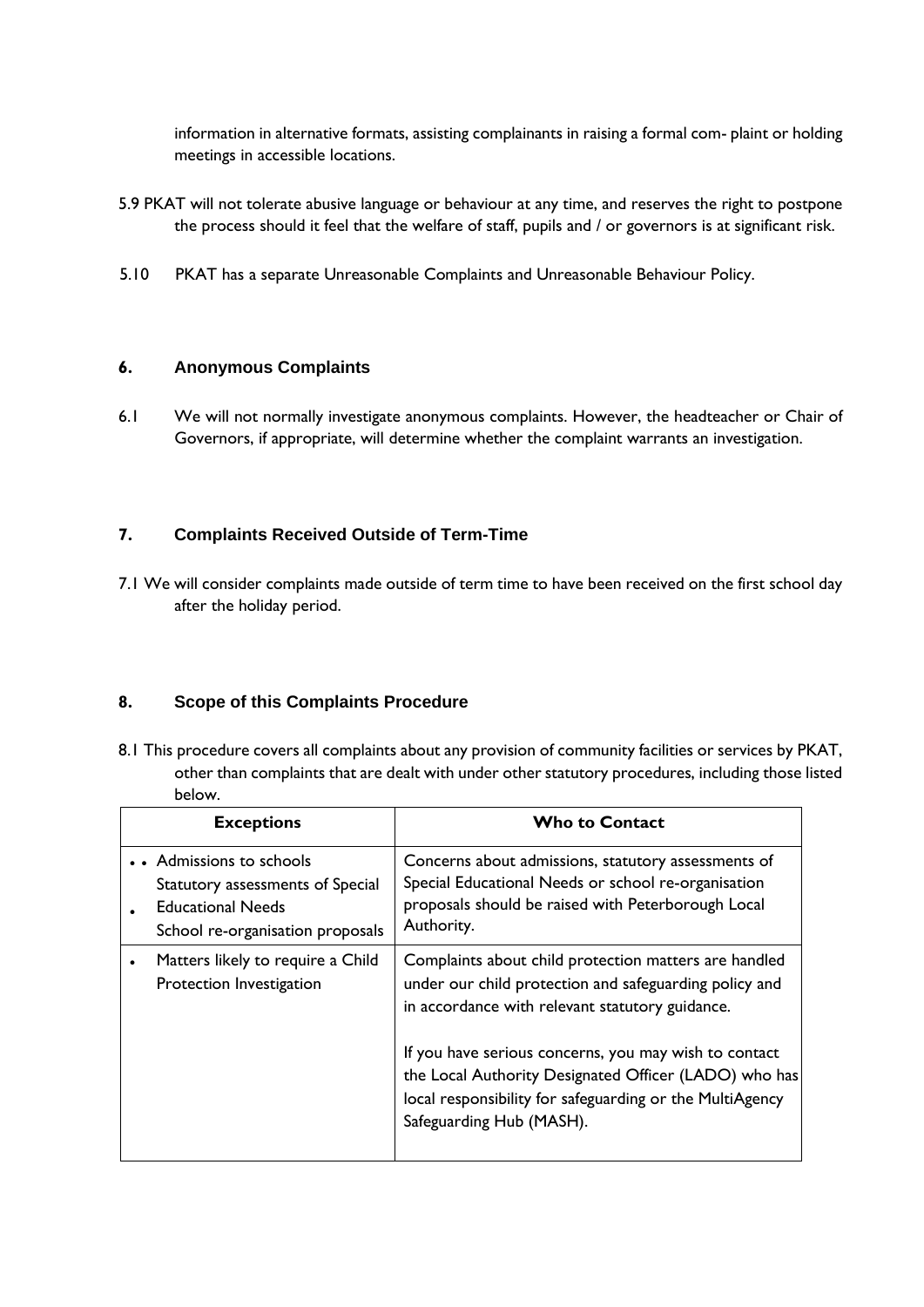|                                                                                                          | LADO 01733 864 083 LADO@peterborough.gov.uk                                                                                                                                                                                                                                            |
|----------------------------------------------------------------------------------------------------------|----------------------------------------------------------------------------------------------------------------------------------------------------------------------------------------------------------------------------------------------------------------------------------------|
|                                                                                                          |                                                                                                                                                                                                                                                                                        |
|                                                                                                          | MASH 01733 864170 or 01733 864180 (Mon - Fri 9am<br>to 5pm)                                                                                                                                                                                                                            |
|                                                                                                          | Out of Hours Emergency Duty Team (EDT): 01733<br>234724                                                                                                                                                                                                                                |
| Exclusion of children from<br>school*                                                                    | Further information about raising concerns about<br>exclusion can<br>be found<br>at:<br>www.gov.uk/school-<br>disciplineexclusions/exclusions                                                                                                                                          |
|                                                                                                          | *complaints about the application of the behaviour policy can<br>be made through the school's complaints procedure                                                                                                                                                                     |
| Whistleblowing                                                                                           | We have an internal whistleblowing procedure for all our<br>employees, including temporary staff and contractors.                                                                                                                                                                      |
|                                                                                                          | The Secretary of State for Education is the prescribed<br>for<br>relating<br>education<br>for<br>person<br>matters<br>to<br>whistleblowers in education who do not want to raise<br>matters direct with their employer. Referrals can be<br>made at:<br>www.education.gov.uk/contactus |
|                                                                                                          | Volunteer staff who have concerns about our school<br>should complain through the school's complaints<br>procedure.                                                                                                                                                                    |
|                                                                                                          | You may also be able to complaint direct to the LA or<br>the Department for Education (see link above),<br>depending on the substance of your complaint.                                                                                                                               |
| Staff grievances                                                                                         | Complaints from staff will be dealt with under the<br>school's internal grievance procedures.                                                                                                                                                                                          |
| Staff conduct                                                                                            | Complaints about staff will be dealt with under the<br>school's internal disciplinary procedures, if appropriate.                                                                                                                                                                      |
|                                                                                                          | Complainants will not be informed of any disciplinary<br>action taken against a member of staff as a result of a<br>complaint. However, the complainant will be notified<br>that the matter is being addressed.                                                                        |
| Complaints about services<br>provided by other providers who<br>may use school premises or<br>facilities | Providers should have their own complaints procedure<br>to deal with complaints about service. Please contact<br>them direct.                                                                                                                                                          |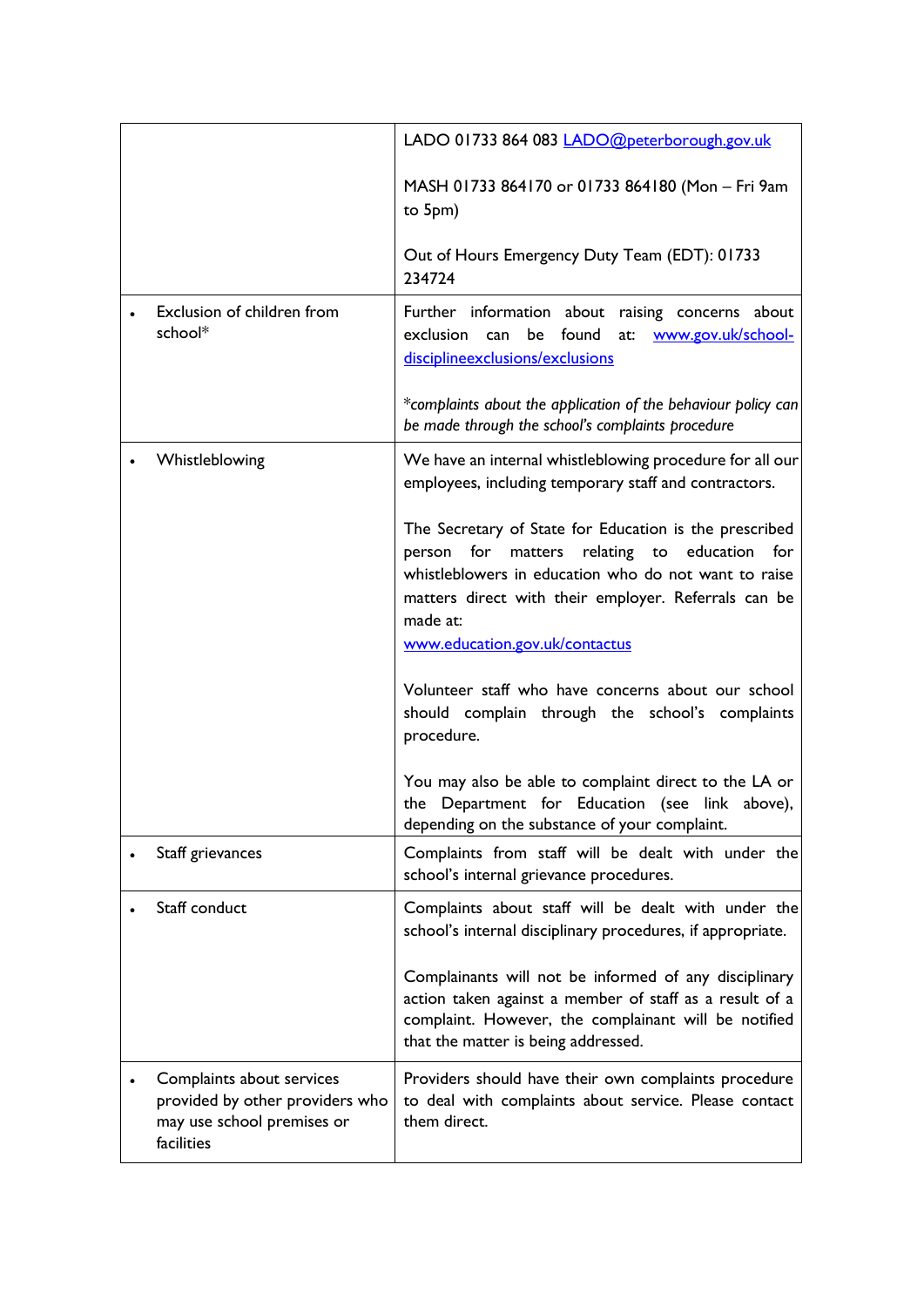| National Curriculum - content | Please contact the Department for Education at: |
|-------------------------------|-------------------------------------------------|
|                               | www.education.gov.uk/contactus                  |

- 8.2 If other bodies are investigating aspects of the complaint, for example the police, local authority (LA) safeguarding teams or Tribunals, this may impact on our ability to adhere to the timescales within this procedure or result in the procedure being suspended until those public bodies have completed their investigations.
- 8.3 If a complainant commences legal action against PKAT in relation to their complaint, we will consider whether to suspend the complaints procedure in relation to their complaint until those legal proceedings have concluded.

## <span id="page-6-0"></span>**9. Resolving Complaints**

- 9.1 At each stage in the procedure, PKAT wants to resolve the complaint. If appropriate, we will acknowledge that the complaint is upheld in whole or in part. It may sufficient to acknowledge that the complaint is valid in whole or in part. In addition, it may be appropriate to offer one or more of the following:
	- (a) an explanation
	- (b) an admission that the situation could have been handled differently or better
	- (c) an assurance that we will try to ensure the event complained of will not recur
	- (d) an explanation of the steps that have been or will be taken to help ensure that it will not happen again and an indication of the timescales within which any changes will be made
	- (e) an undertaking to review school policies in light of the complaint
	- (f) an apology.
- 9.2 Complainants will be encouraged to state what actions they feel might resolve the problem at any stage. An admission that the school could have handled the situation better is not the same as an admission of negligence.

### <span id="page-6-1"></span>**10. Reporting and Recording**

10.1 A written record will be kept of all complaints made along with details of whether they were resolved following a formal procedure, or progression to a Governor or Trustee Hearing. The school will record the action it takes as a result of complaints (regardless of whether they are up- held). Correspondence, statements and records relating to individual complaints are to be kept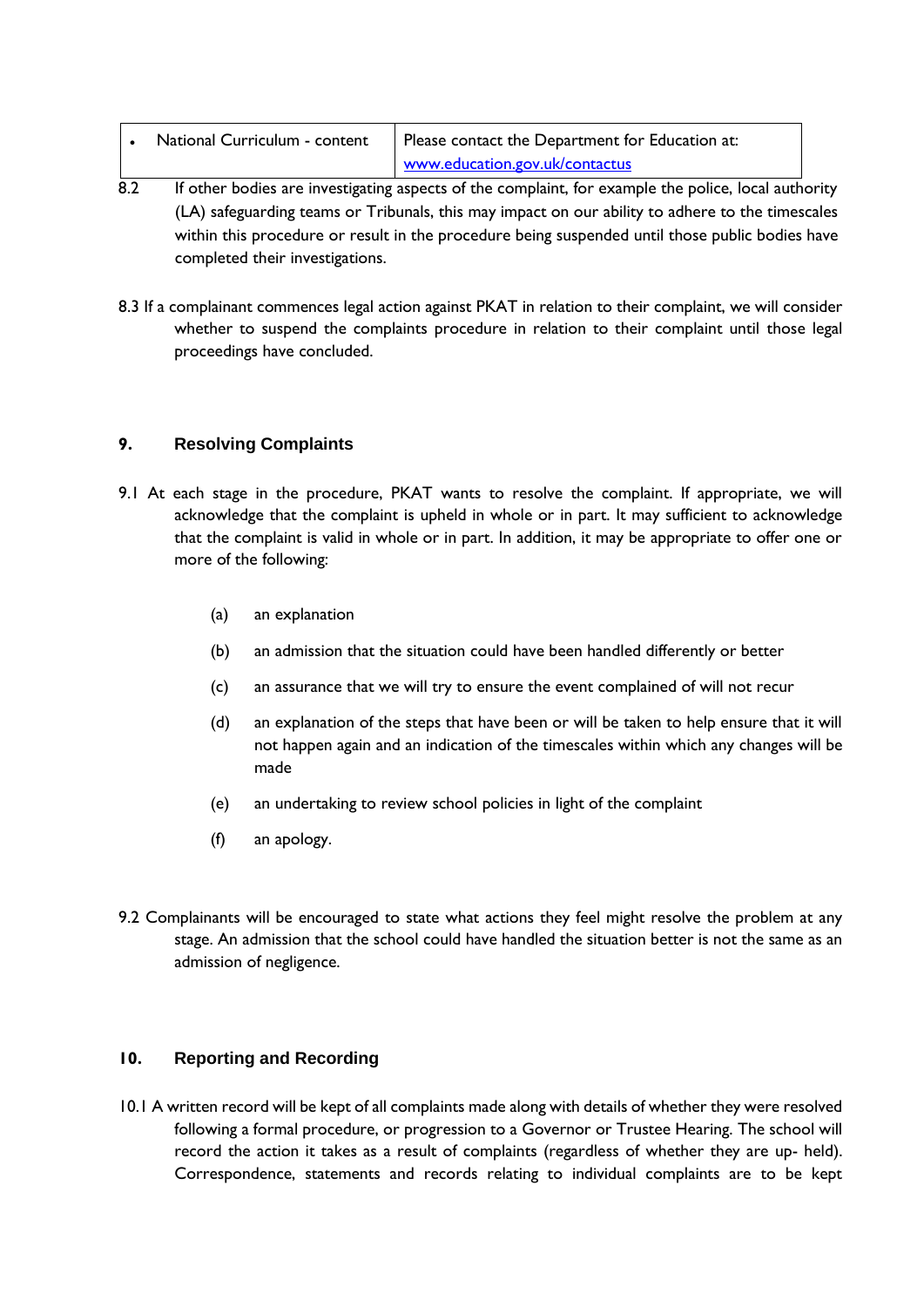confidential except where the Secretary of State or a body conducting an inspection un- der Section 109 of the 2008 Act requests access to them.

#### <span id="page-7-0"></span>**11. Withdrawal of a Complaint**

11.1 If a complainant wants to withdraw their complaint, we will ask them to confirm this in writing.

#### <span id="page-7-1"></span>**12. Complaint Process**

12.1 PKAT has an informal, followed if necessary, by a three-stage formal process for dealing with concerns and complaints. Further details of each stage together with timescales, roles and responsibilities of staff involved are within this document.

#### 12.2 The three stages are:

- (a) Informal concern heard by a member of staff
- (b) Stage 1 complaint heard by the Headteacher (complaint which is put in writing)
- (c) Stage 2 complaint heard by the Local Governing Body Complaints Appeal **Committee**
- (d) Stage 3 complaint heard by the Trustee Complaints Appeal Committee

#### <span id="page-7-2"></span>**13. Informal**

13.1 A concern can be made in person, in writing or by telephone. They may also be made by a third party acting on behalf of a complainant, as long as they have appropriate consent so to do. Concerns should be raised with the appropriate member of staff, most likely the class teacher, Head of House, Curriculum Area Leader (secondary), class teacher, Subject Leaders, Phase Leader (Primary) or member of the senior leadership team. PKAT works to informally resolve a concern at the earliest possible opportunity by way of a discussion(s) with the appropriate member of staff. The school should aim to resolve the concern within 5 school days of receiving it. Where this is not possible, the investigating member of staff will inform the parties of the action being taken, and when it is expected to resolve it.

#### <span id="page-7-3"></span>**14. Stage 1**

14.1 If the Complainant thinks that their concern has not been resolved then the next step is to make a formal complaint. Complaints should be submitted in writing within 10 school days of the final informal discussion. Formal complaints must be made to the Headteacher (unless they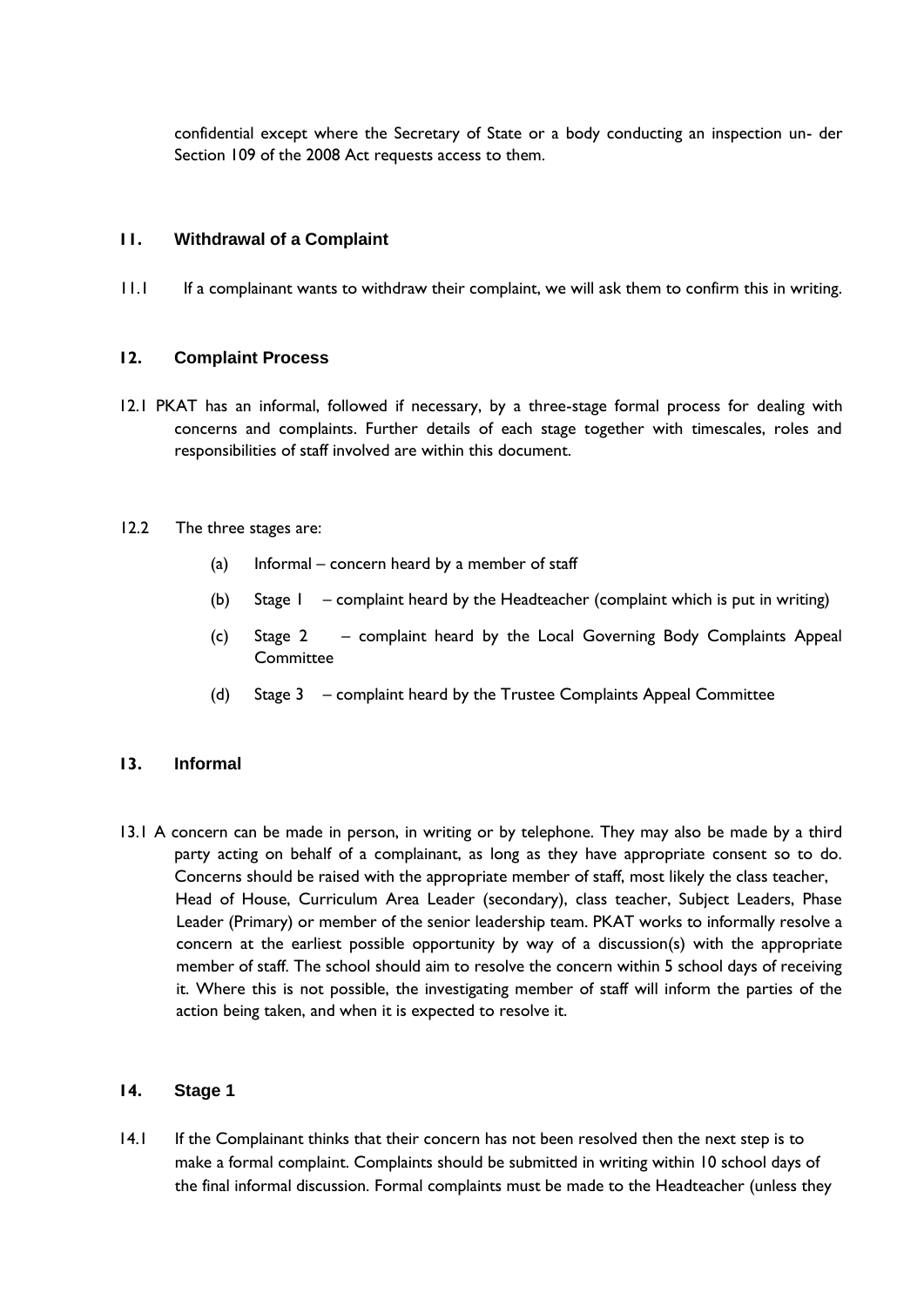are about the headteacher), via the school office. This may be done in person, in writing (preferably on the Complaint Form), or by telephone.

- 14.2 The Headteacher will record the date the complaint is received and will acknowledge receipt of the complaint in writing (either by letter or email) within two school days.
- 14.3 Within this response, the Headteacher will seek to clarify the nature of the complaint, ask what remains unresolved and what outcome the complainant would like to see. The Headteacher can consider whether a face to face meeting is the most appropriate way of doing this.
- 14.4 The Headteacher may delegate the investigation to another member of the school's Senior Leadership Team but not the decision to be taken. During the investigation, the Headteacher (or investigator) will:
	- (a) if necessary, interview those involved in the matter and/or those complained of, allowing them to be accompanied if they wish
	- (b) keep a written record of any meetings/interviews in relation to their investigation.
- 14.5 At the conclusion of their investigation, the Headteacher will provide a formal written response within ten school days of the date of receipt of the complaint.
- 14.6 If the Headteacher is unable to meet this deadline, they will provide the complainant with an update and revised response date.
- 14.7 The response will detail any actions taken to investigate the complaint and provide a full explanation of the decision made and the reason(s) for it. Where appropriate, it will include details of actions PKAT will take to resolve the complaint.
- 14.8 The Headteacher will advise the complainant of how to escalate their complaint should they remain dissatisfied with the outcome of Stage 2.
- 14.9 Complaints made about a member of the governing body must be made to the Clerk of the Governing Body, via the school office.
- 14.10 Complaints made about the Headteacher, CEO, members of the Trust Executive or Chair of the Local Governing Body must be made to the Company Secretary/ Clerk Trustees, via e- mail of by post. The Chair of Trustees will assume responsibility.

#### <span id="page-8-0"></span>**15. Stage 2**

15.1 If the complainant is dissatisfied with the outcome at Stage 1 and wishes to take the matter further, they can escalate the complaint to Stage  $2 - a$  meeting with members of the Local Governing Body Complaints Appeal Committee, which will be formed of the first two, impartial, governors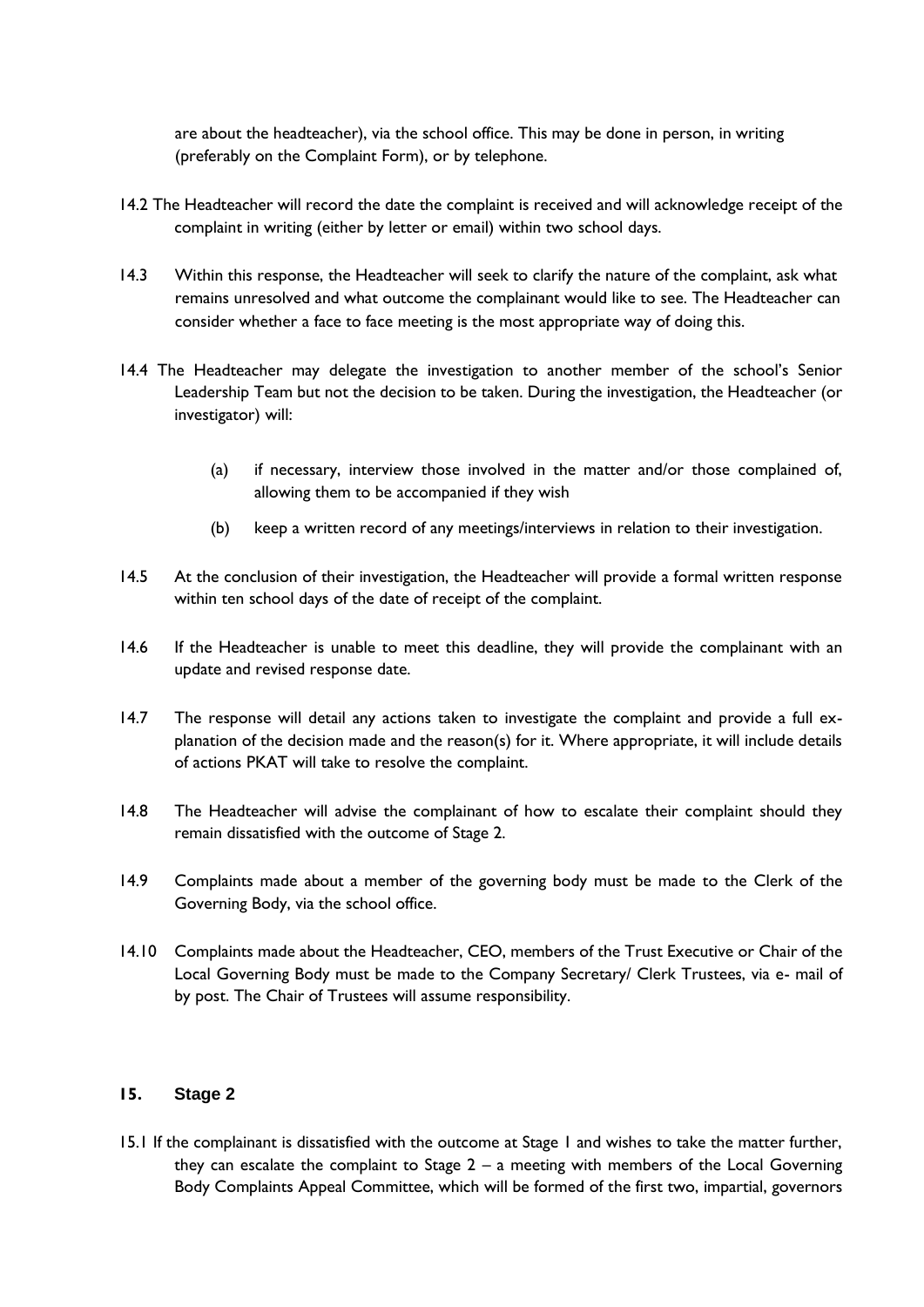available. No Governor may sit on the Panel if they have prior involvement in the complaint or the circumstances surrounding it. The third member of the Committee will be independent of the management or running of the school.

- 15.2 A request to escalate to Stage 2 must be made to the Clerk, via the school office, within ten school days of receipt of the Stage I response.
- 15.3 The Clerk will record the date the complaint is received and acknowledge receipt of the complaint in writing (either by letter or email) within two school days.
- 15.4 Requests received outside of this time frame will only be considered if exceptional circum- stances apply.
- 15.5 The Clerk will write to the complainant to inform them of the date of the meeting. They will aim to convene a meeting within fifteen school days of receipt of the Stage 2 request. If this is not possible, the Clerk will provide an anticipated date and keep the complainant in- formed.
- 15.6 If the complainant rejects the offer of three proposed dates, without good reason, the Clerk will decide when to hold the meeting. It will then proceed in the complainant's absence on the basis of written submissions from both parties.
- 15.7 The Local Governing Body Complaints Appeal Committee will consist of at least two governors with no prior involvement or knowledge of the complaint, and a panel member who is independent of the management or running of the school. Prior to the meeting, they will decide amongst themselves who will act as the Chair of the Complaints Appeal Committee. If there are fewer than three governors from the school available, the Clerk will source any additional, independent governors through another local school or through their LA's Governor Services team, in order to make up the committee. Alternatively, an entirely independent committee may be convened to hear the complaint at Stage 2.
- 15.8 The committee will decide whether to deal with the complaint by inviting parties to a meeting or through written representations, but in making their decision they will be sensitive to the complainant's needs.
- 15.9 If the complainant is invited to attend the meeting, they may bring someone along to provide support. This can be a relative or friend. Generally, we do not encourage either party to bring legal representatives to the committee meeting. However, there may be occasions when legal representation is appropriate. For instance, if a school employee is called as a wit- ness in a complaint meeting, they may wish to be supported by union and/or legal representation.
- 15.10 Complaints about staff conduct will not generally be handled under this complaints procedure. Complainants will be advised that any staff conduct complaints will be considered un- der staff disciplinary procedures, if appropriate, but outcomes will not be shared with them. Representatives from the media are not permitted to attend.
- 15.11 At least seven school days before the meeting, the Clerk will: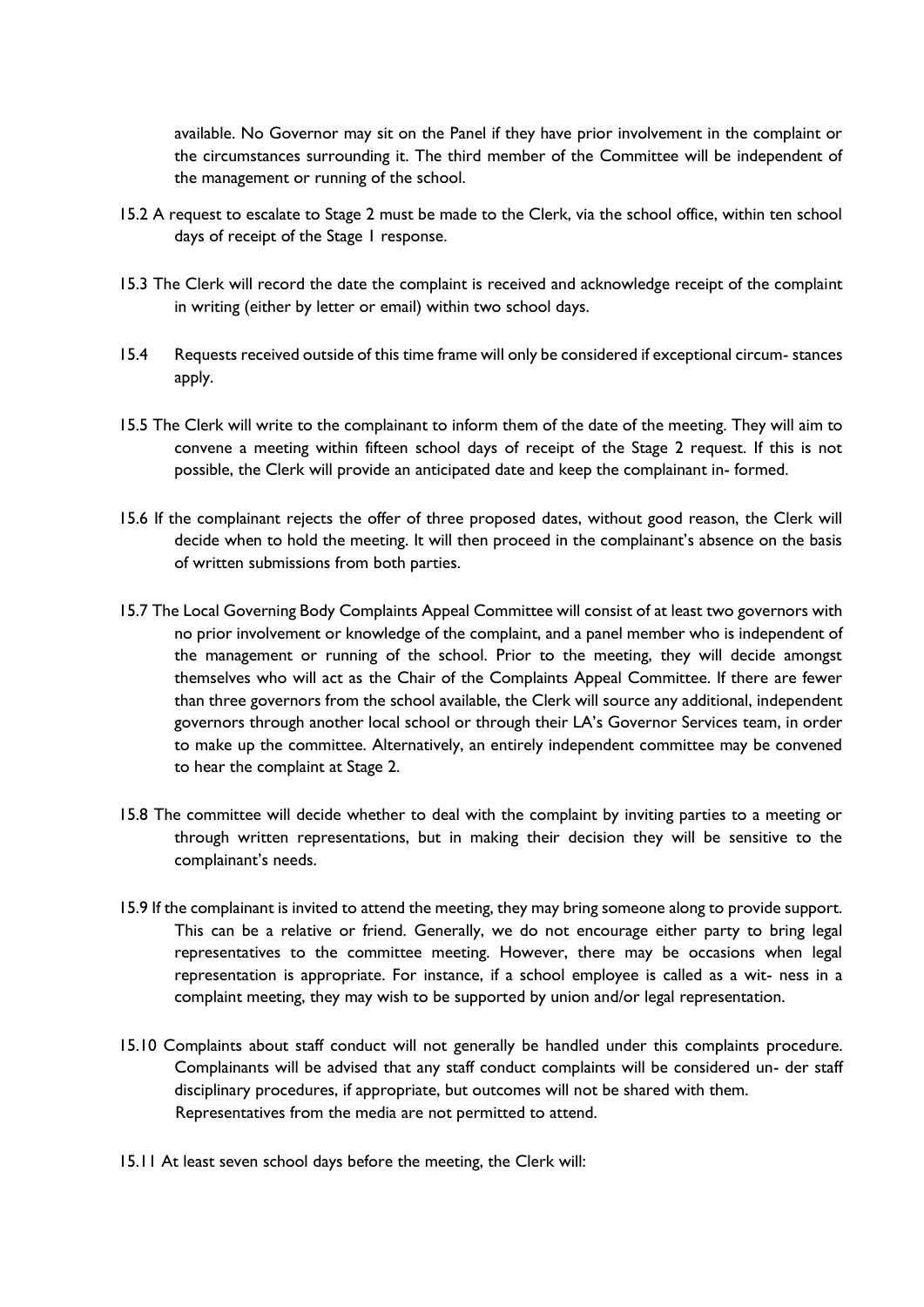- (a) confirm and notify the complainant of the date, time and venue of the meeting, ensuring that, if the complainant is invited, the dates are convenient to all parties and that the venue and proceedings are accessible
- (b) request copies of any further written material to be submitted to the committee at least five school days before the meeting.
- 15.12 Any written material will be circulated to all parties at least two school days before the date of the meeting. The committee will not normally accept, as evidence, recordings of conversations that were obtained covertly and without the informed consent of all parties being recorded.
- 15.13 The committee will also not review any new complaints at this stage or consider evidence unrelated to the initial complaint to be included. New complaints must be dealt with from Stage 1 of the procedure.
- 15.14 The meeting will be held in private. Electronic recordings of meetings or conversations are not normally permitted unless a complainant's own disability or special needs require it.
- 15.15 Prior knowledge and consent of all parties attending must be sought before meetings or conversations take place. Consent will be recorded in any minutes taken.
- 15.16 The committee will consider the complaint and all the evidence presented. The committee can:
	- (a) uphold the complaint in whole or in part
	- (b) dismiss the complaint in whole or in part.
- 15.17 If the complaint is upheld in whole or in part, the committee will:
	- (a) decide on the appropriate action to be taken to resolve the complaint
	- (b) where appropriate, recommend changes to the school's systems or procedures to
		- (c) prevent similar issues in the future.
- 15.18 The Chair of the Committee will provide the complainant and PKAT with a full explanation of their decision and the reason(s) for it, in writing, within five school days of the hearing.
- 15.19 The findings and recommendations of the Local Governing Body Complaints Appeal Committee will be available for inspection on the school premises by the proprietor and the Headteacher.
- 15.20 If the complaint at Stage 1 is made about the Headteacher, CEO, members of the Trust Executive or Chair of the Local Governing Body the Company Secretary/ Clerk Trustees, assumes the role of Clerk for the Trustee Complaints Appeal Committee.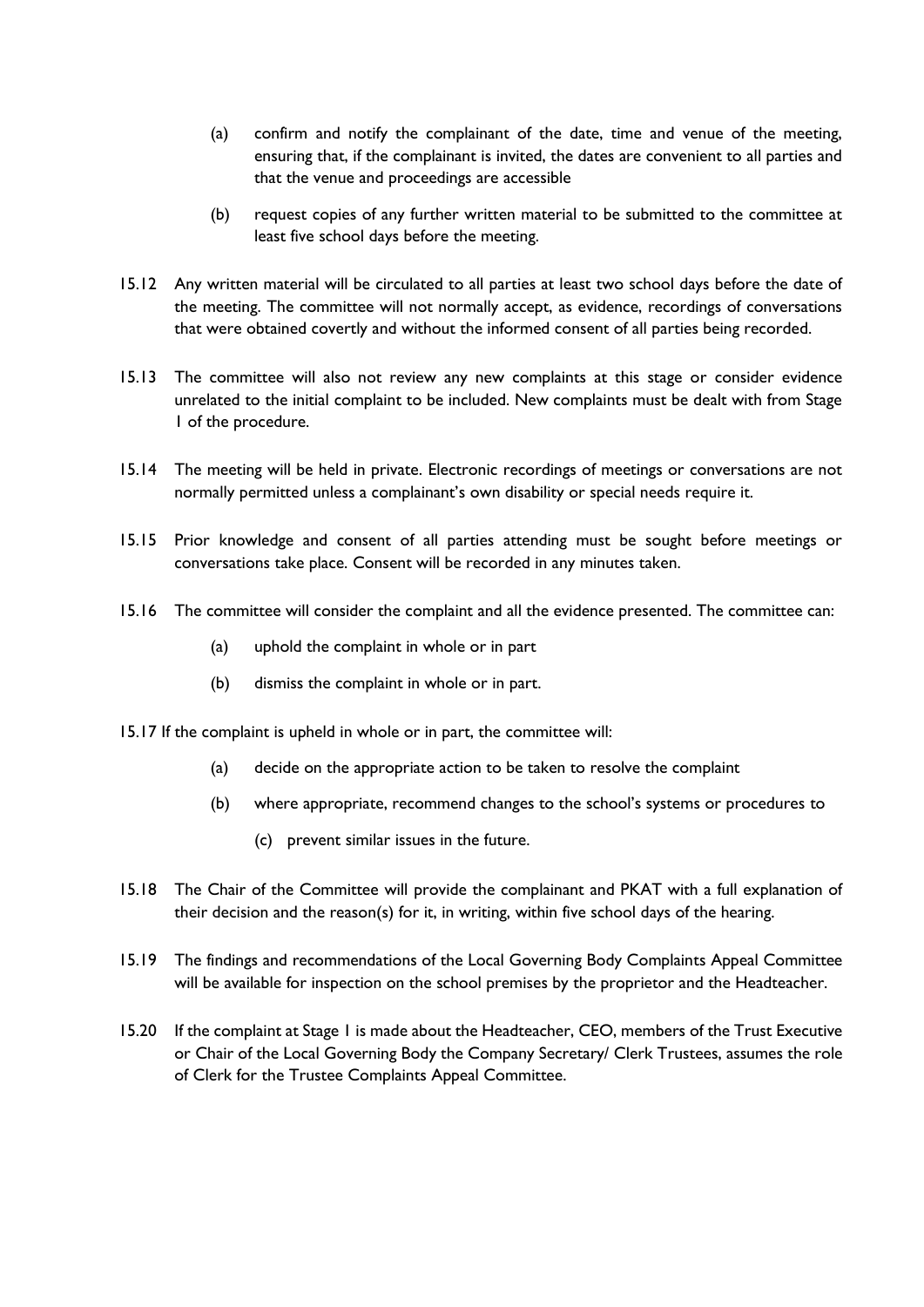#### <span id="page-11-0"></span>**16. Stage 3**

- 16.1 If the complainant is dissatisfied with the outcome at Stage 2 and wishes to take the matter further, they can escalate the complaint to Stage  $3 - a$  meeting with members of the Trustee Complaints Appeal Committee, which will be formed of the first two, impartial, Trustees available. No Trustee may sit on the Panel if they have prior involvement in the complaint or the circumstances surrounding it. The third member of the Committee will be independent of the management or running of the Trust. This is the final stage of the complaints procedure.
- 16.2 A request to escalate to Stage 3 must be made to the Company Secretary/Clerk to the Board of Trustees via e-mail estephens-dunn@pkat.co.uk or via post to The Company Secretary/Clerk to the Board of Trustees, Jack Hunt School, Bradwell Road, Peterborough, PE3 9PY, within ten school days of receipt of the Stage 2 response.
- 16.3 The Clerk will record the date the complaint is received and acknowledge receipt of the complaint in writing (either by letter or email) within two school days.
- 16.4 Requests received outside of this time frame will only be considered if exceptional circum- stances apply.
- 16.5 The Clerk will write to the complainant to inform them of the date of the meeting. They will aim to convene a meeting within fifteen school days of receipt of the Stage 3 request. If this is not possible, the Clerk will provide an anticipated date and keep the complainant in- formed.
- 16.6 If the complainant rejects the offer of three proposed dates, without good reason, the Clerk will decide when to hold the meeting. It will then proceed in the complainant's absence on the basis of written submissions from both parties.
- 16.7 The Trustee Complaints Appeal Committee will consist of at least two Trustees with no prior involvement or knowledge of the complaint, and a panel member who is independent of the management or running of the Trust. Prior to the meeting, they will decide amongst themselves who will act as the Chair of the Trustees Complaints Appeal Committee. If there are fewer than two Trustees from the Trust available, the Clerk will source any additional, independent Trustees through another local Trust, in order to make up the committee. Alternatively, an entirely independent committee may be convened to hear the complaint at Stage 3.
- 16.8 The committee will decide whether to deal with the complaint by inviting parties to a meeting or through written representations, but in making their decision they will be sensitive to the complainant's needs.
- 16.9 If the complainant is invited to attend the meeting, they may bring someone along to provide support. This can be a relative or friend. Generally, we do not encourage either party to bring legal representatives to the committee meeting. However, there may be occasions when legal representation is appropriate. For instance, if a school employee is called as a wit- ness in a complaint meeting, they may wish to be supported by union and/or legal representation.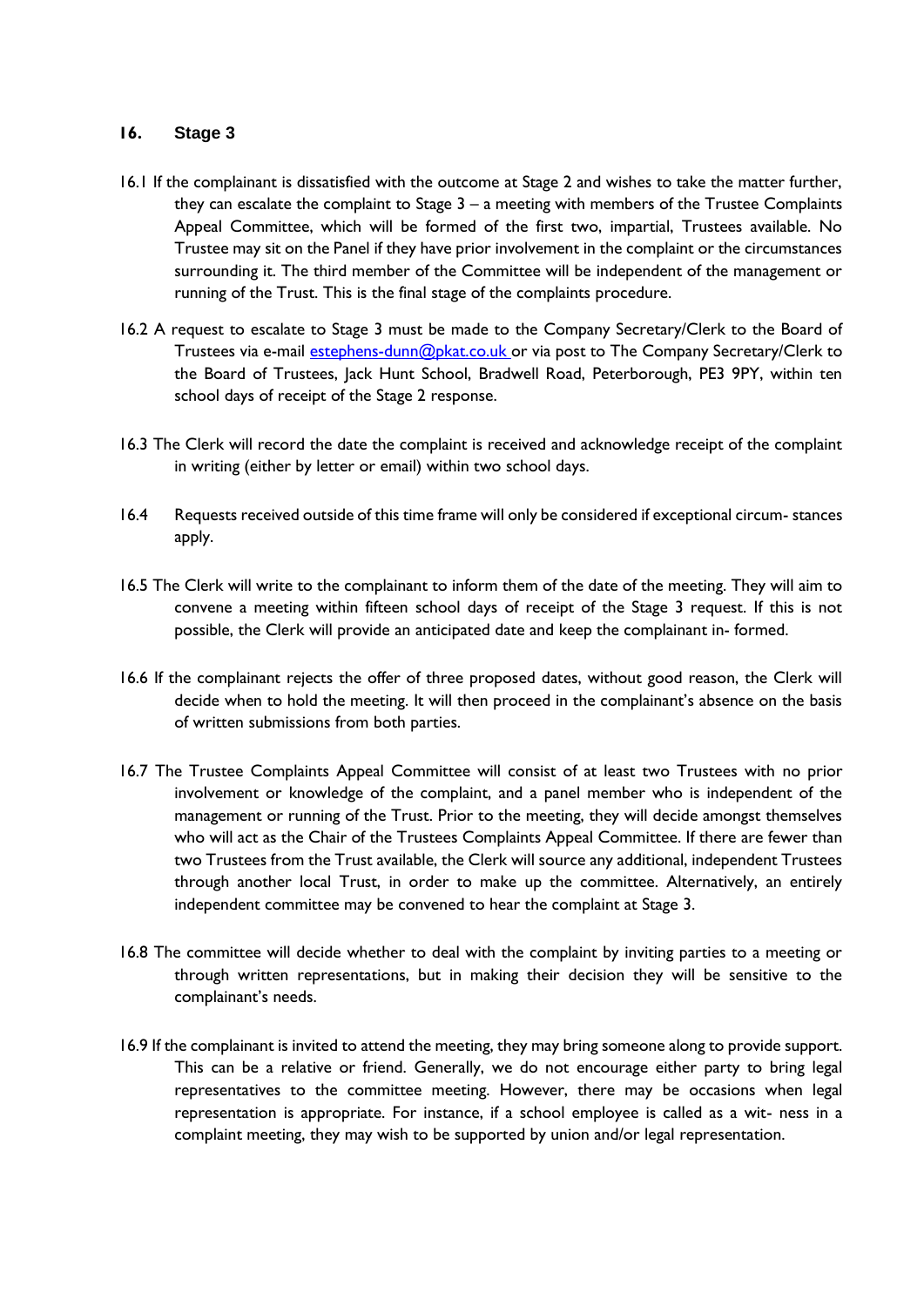- 16.10 Complaints about staff conduct will not generally be handled under this complaints procedure. Complainants will be advised that any staff conduct complaints will be considered un- der staff disciplinary procedures, if appropriate, but outcomes will not be shared with them. Representatives from the media are not permitted to attend.
- 16.11 At least seven school days before the meeting, the Clerk will:
	- (a) confirm and notify the complainant of the date, time and venue of the meeting, ensuring that, if the complainant is invited, the dates are convenient to all parties and that the venue and proceedings are accessible;
	- (b) request copies of any further written material to be submitted to the committee at least five school days before the meeting.
- 16.12 Any written material will be circulated to all parties at least two school days before the date of the meeting. The committee will not normally accept, as evidence, recordings of conversations that were obtained covertly and without the informed consent of all parties being recorded.
- 16.13 The committee will also not review any new complaints at this stage or consider evidence unrelated to the initial complaint to be included. New complaints must be dealt with from Stage 1 of the procedure.
- 16.14 The meeting will be held in private. Electronic recordings of meetings or conversations are
- 16.15 not normally permitted unless a complainant's own disability or special needs require it.
- 16.16 Prior knowledge and consent of all parties attending must be sought before meetings or conversations take place. Consent will be recorded in any minutes taken.
- 16.17 The committee will consider the complaint and all the evidence presented. The committee can:
	- (a) uphold the complaint in whole or in part
	- (b) dismiss the complaint in whole or in part.
- 16.18 If the complaint is upheld in whole or in part, the committee will:
	- (a) decide on the appropriate action to be taken to resolve the complaint
	- (b) where appropriate, recommend changes to the school's systems or procedures to
	- (c) prevent similar issues in the future.
- 16.19 The Chair of the Committee will provide the complainant and PKAT with a full explanation of their decision and the reason(s) for it, in writing, within five school days of the hearing. The letter to the complainant will include details of how to contact the Department for Edu- cation and the Education and Skills Funding Agency if they are dissatisfied with the way their complaint has been handled by PKAT.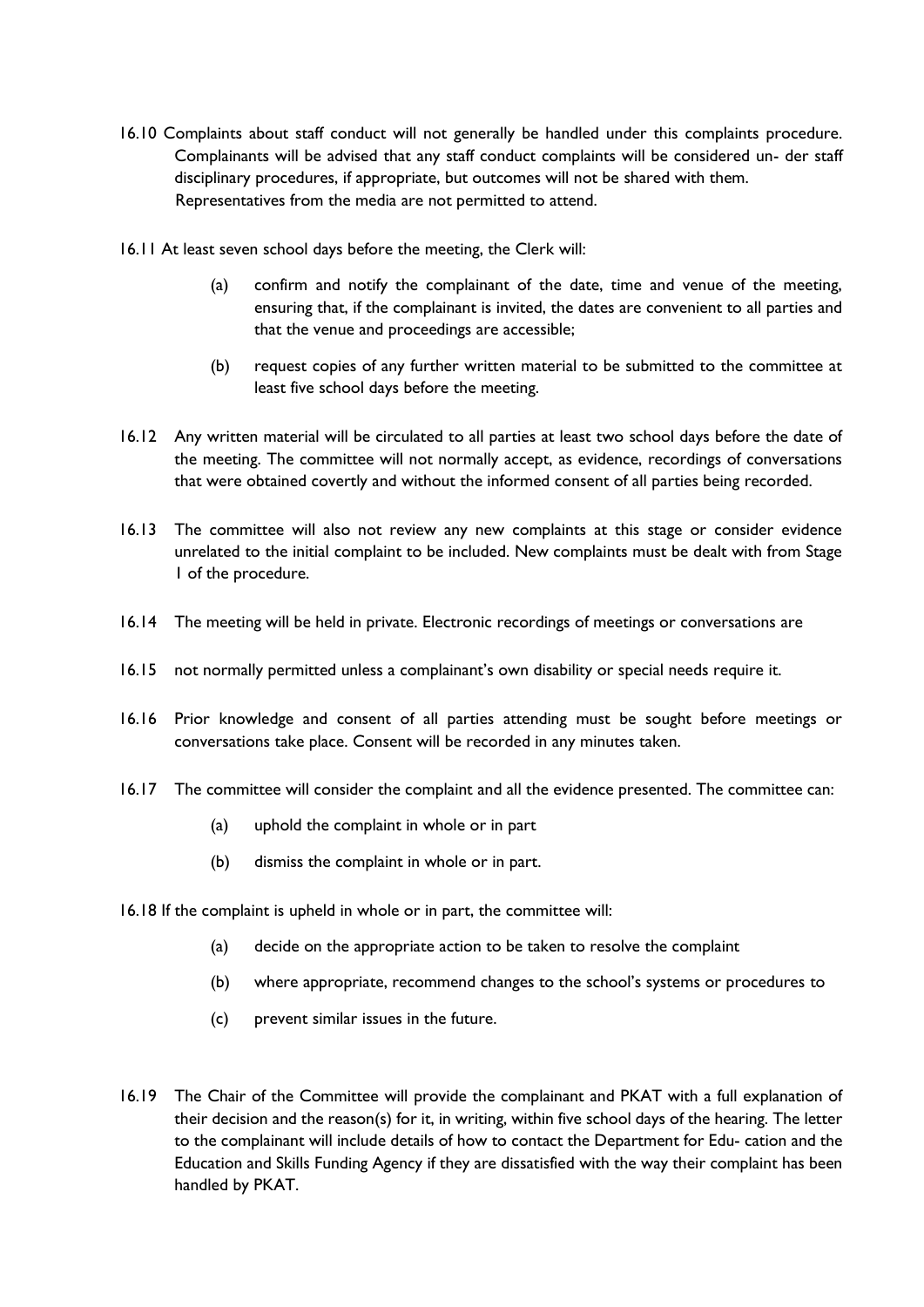16.20 The findings and recommendations of the Trustee Complaints Appeal Committee will be available for inspection on the school premises by the proprietor and the Headteacher.

#### <span id="page-13-0"></span>**17. Next Steps**

17.1 Should a complainant remain dissatisfied following a Stage 3 complaint they will be advised of their right to escalate their complaint to the following bodies:

#### <span id="page-13-1"></span>**18. Department for Education**

- 18.1 If a complainant feels that the school has or is proposing to act unreasonably, or has failed to discharge a duty under certain legislation they can contact the Department for Education online at: [www.education.gov.uk/contactus by](http://www.education.gov.uk/contactus) telephone on: 0370 000 2288 or by writing to:
	- (a) Department for Education Piccadilly Gate Stone Street Manchester
		- M1 2WD

### <span id="page-13-2"></span>**19. Education and Skills Funding Agency**

- 19.1 If a complaint comes to the ESFA they will check whether the complaint has been dealt with properly by the Academy. They will consider complaints about Academies that fall into any of the following three areas:
	- (a) Where there is undue delay or the Academy did not comply with its own complaints procedure when considering a complaint
	- (b) Where the Academy is in breach of its funding agreement with the Secretary of State
	- (c) Where an Academy has failed to comply with any other legal obligation
- 19.2 They will not overturn an Academy's decision about a complaint. However, if they find an Academy did not deal with a complaint properly they will request the complaint is looked at again and
- 19.3 procedures meet the requirements set out in the Regulations. If the Academy's complaints procedure does not meet the Regulations, they will ask the Academy to put this right. They may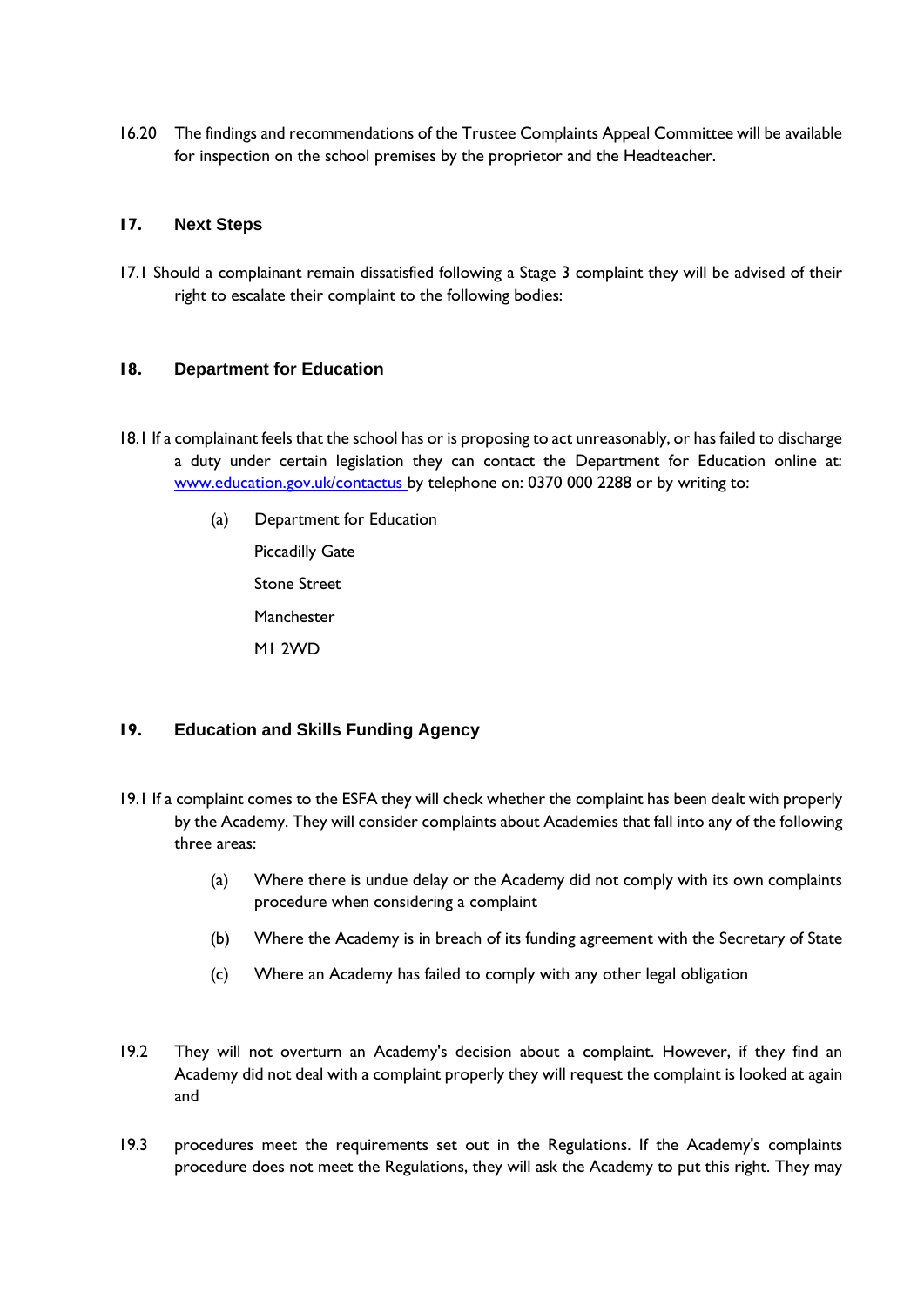seek to enforce the decision under the terms of the funding agreement on behalf of the Secretary of State, if appropriate

#### <span id="page-14-0"></span>**20. Roles and Responsibilities - Complainant**

- 20.1 The complainant will receive a more effective response to the complaint if they:
	- (a) explain the complaint in full as early as possible
	- (b) co-operate with the school in seeking a solution to the complaint
	- (c) respond promptly to requests for information or meetings or in agreeing the details of the complaint
	- (d) ask for assistance as needed
	- (e) treat all those involved in the complaint with respect
	- (f) refrain from publicising the details of their complaint on social media and respect confidentiality.

#### <span id="page-14-1"></span>**21. Roles and Responsibilities - Investigator**

- 21.1 The investigator's role is to establish the facts relevant to the complaint by:
	- (a) providing a comprehensive, open, transparent and fair consideration of the complaint through:
		- (i) sensitive and thorough interviewing of the complainant to establish what has happened and who has been involved
		- (ii) interviewing staff and children/young people and other people relevant to the complaint
		- (iii) consideration of records and other relevant information
		- (iv) analysing information
	- (b) liaising with the complainant and the complaints co-ordinator as appropriate to clarify what the complainant feels would put things right.
- 21.2 The investigator should:
	- (a) conduct interviews with an open mind and be prepared to persist in the questioning
	- (b) keep notes of interviews or arrange for an independent note taker to record minutes of the meeting
	- (c) ensure that any papers produced during the investigation are kept securely pending any appeal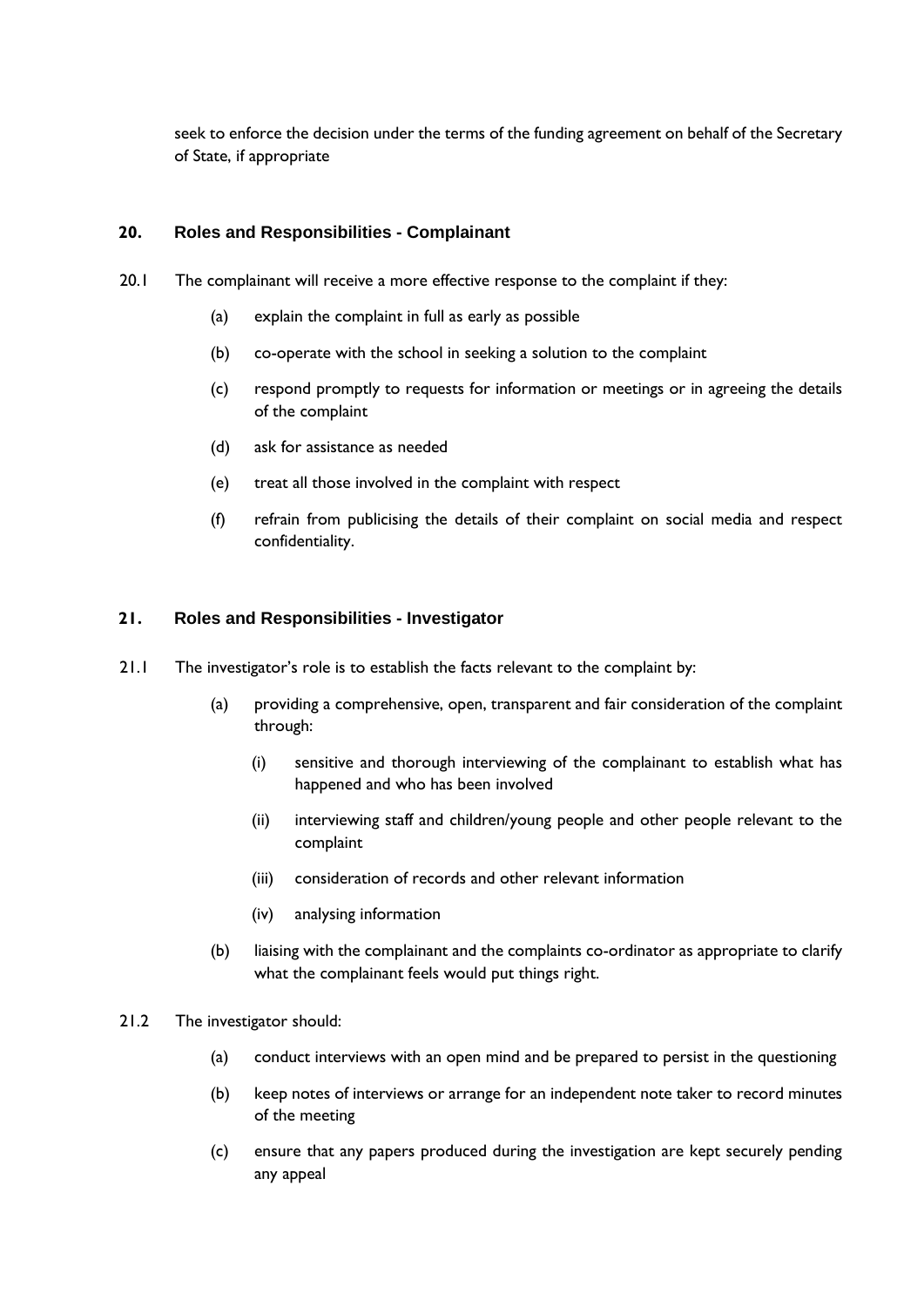- (d) be mindful of the timescales to respond
- (e) prepare a comprehensive report for the headteacher or Governors Complaints committee that sets out the facts, identifies solutions and recommends courses of action to resolve problems.
- 21.3 The headteacher or Governors Complaints Committee will then determine whether to uphold or dismiss the complaint and communicate that decision to the complainant, providing the appropriate escalation details.

### <span id="page-15-0"></span>**22. Complaints Co-ordinator**

- 22.1 The complaints co-ordinator (this could be the headteacher or another staff member) should:
	- (a) ensure that the complainant is fully updated at each stage of the procedure
	- (b) liaise with staff members, Headteacher, Chair of Governors, Clerk and LAs (if appropriate) to ensure the smooth running of the complaints procedure
	- (c) be aware of issues regarding:
		- (i) sharing third party information
		- (ii) additional support. This may be needed by complainants when making a complaint including interpretation support or where the complainant is a child or young person
	- (d) keep records.

### <span id="page-15-1"></span>**23. Clerk to the Governing Body and Clerk to the Trustees**

- 23.1 The Clerk is the contact point for the complainant and the committee and should:
	- (a) ensure that all people involved in the complaint procedure are aware of their legal rights and duties, including any under legislation relating to school complaints, education law, the Equality Act 2010, the Freedom of Information Act 2000, the Data Protection Act (DPA) 2018 and the General Data Protection Regulations (GDPR)
	- (b) set the date, time and venue of the meeting, ensuring that the dates are convenient to all parties (if they are invited to attend) and that the venue and proceedings are accessible
	- (c) collate any written material relevant to the complaint (for example; stage 2 paperwork, school and complainant submissions) and send it to the parties in advance of the meeting within the agreed timescale
	- (d) record the proceedings
	- (e) circulate the minutes of the meeting
	- (f) notify all parties of the committee's decision.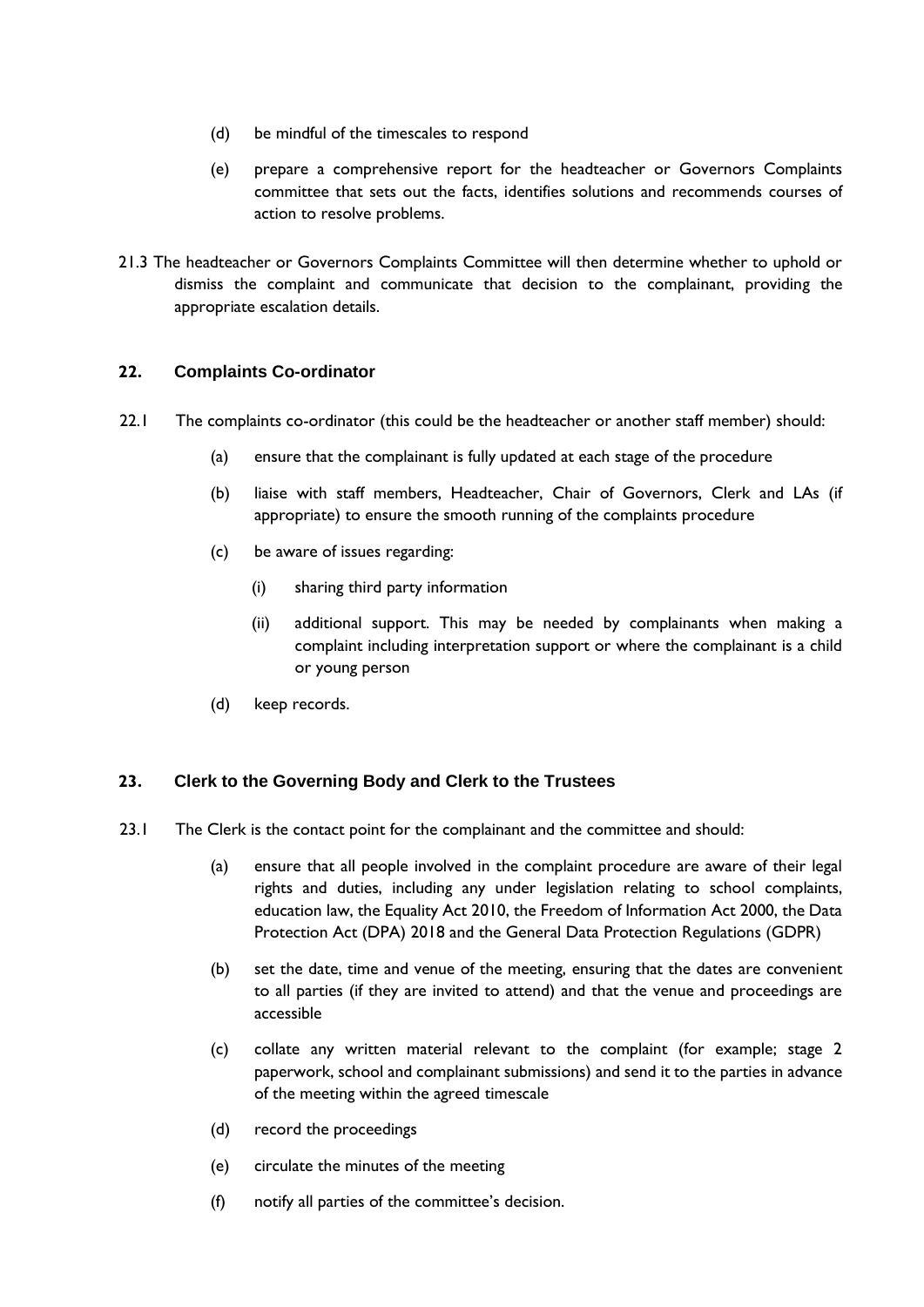### <span id="page-16-0"></span>**24. Complaints Appeal Committee Chair (LGB and Trustee)**

- 24.1 The committee's chair, who is nominated in advance of the complaint meeting, should ensure that:
	- (a) both parties are asked (via the Clerk) to provide any additional information relating to the complaint by a specified date in advance of the meeting
	- (b) the meeting is conducted in an informal manner, is not adversarial, and that, if all parties are invited to attend, everyone is treated with respect and courtesy
	- (c) complainants who may not be used to speaking at such a meeting are put at ease. This is particularly important if the complainant is a child/young person
	- (d) the remit of the committee is explained to the complainant
	- (e) written material is seen by everyone in attendance, provided it does not breach
	- (f) confidentiality or any individual's rights to privacy under the DPA 2018 or GDPR.
	- (g) If a new issue arises it would be useful to give everyone the opportunity to consider and comment upon it; this may require a short adjournment of the meeting
	- (h) both the complainant and the school are given the opportunity to make their case and seek clarity, either through written submissions ahead of the meeting or verbally in the meeting itself
	- (i) the issues are addressed
	- (j) key findings of fact are made
	- (k) the committee is open-minded and acts independently
	- (l) no member of the committee has an external interest in the outcome of the proceedings or any involvement in an earlier stage of the procedure
	- (m) the meeting is minuted
	- (n) they liaise with the Clerk (and complaints co-ordinator, if the school has one).

#### <span id="page-16-1"></span>**25. Complaints Appeal Committee Member (LGB and Trustee)**

- 25.1 Committee members should be aware that:
	- (a) the meeting must be independent and impartial, and should be seen to be so
	- (b) No governor or Trustee may sit on the committee if they have had a prior involvement in the complaint or in the circumstances surrounding it.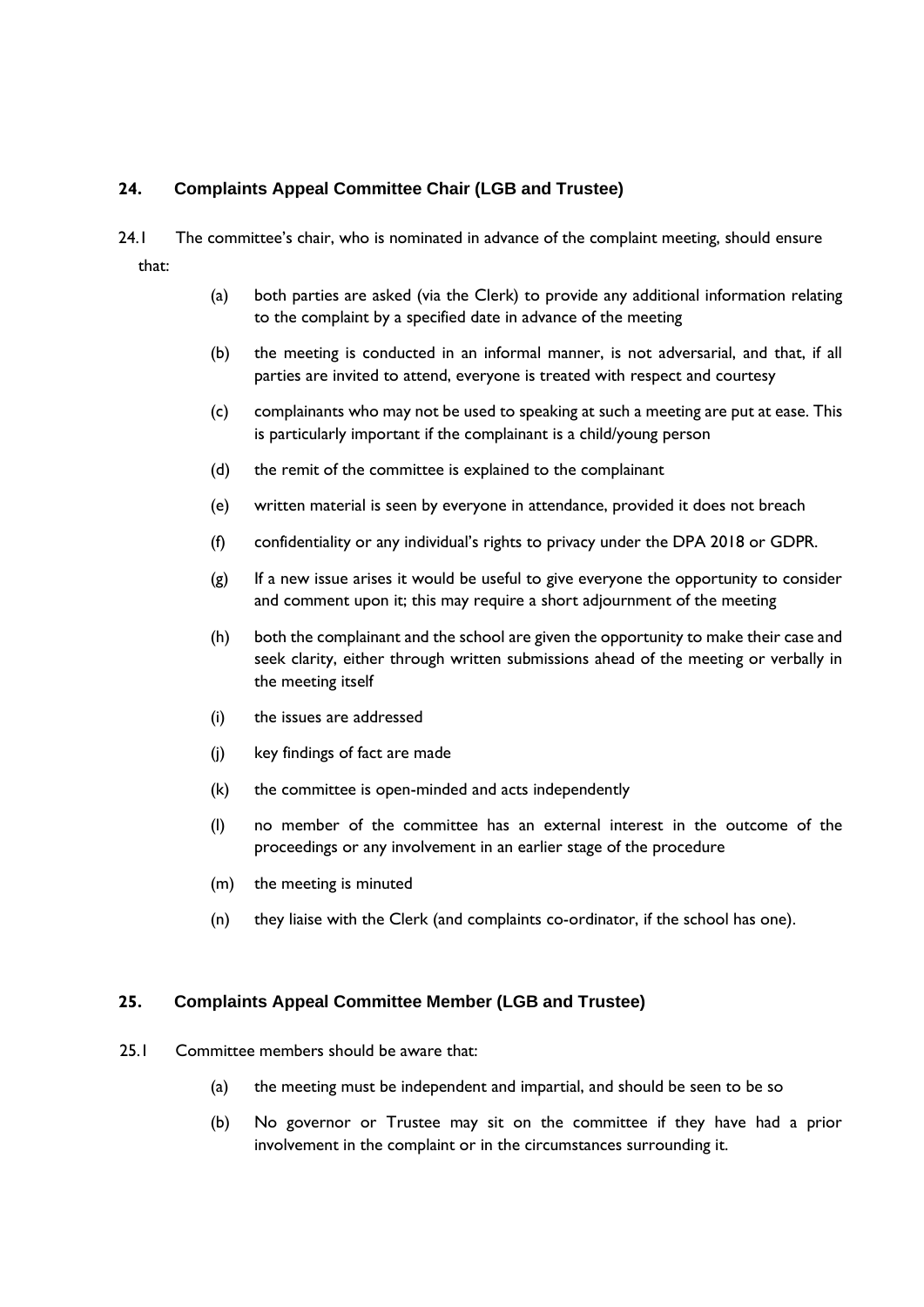- (c) the aim of the meeting should be to resolve the complaint and achieve reconciliation between the school and the complainant
- (d) We recognise that the complainant might not be satisfied with the outcome if the meeting does not find in their favour. It may only be possible to establish the facts and make recommendations.
- (e) many complainants will feel nervous and inhibited in a formal setting
- (f) Parents/carers often feel emotional when discussing an issue that affects their child.
- (g) extra care needs to be taken when the complainant is a child/young person and present during all or part of the meeting
- (h) Careful consideration of the atmosphere and proceedings should ensure that the child/young person does not feel intimidated.
- (i) The committee should respect the views of the child/young person and give them equal consideration to those of adults.
- (j) If the child/young person is the complainant, the committee should ask in advance if any support is needed to help them present their complaint. Where the child/young person's parent is the complainant, the committee should give the parent the opportunity to say which parts of the meeting, if any, the child/young person needs to attend.
- (k) However, the parent should be advised that agreement might not always be possible if the parent wishes the child/young person to attend a part of the meeting that the
- (l) committee considers is not in the child/young person's best interests.
- (m) the welfare of the child/young person is paramount.

#### <span id="page-17-0"></span>**26. Version History**

#### 26.1 Table of Versions

| <b>VERSION</b> | <b>ACTION</b>                                | <b>RESPONSIBLE</b> | <b>DATE</b> |
|----------------|----------------------------------------------|--------------------|-------------|
| l .0           | DfE model policy sourced                     | Pamela KILBEY      | 13/09/2019  |
|                | DfE model Policy modified for<br><b>PKAT</b> | Pamela KILBEY      | 15/09/2019  |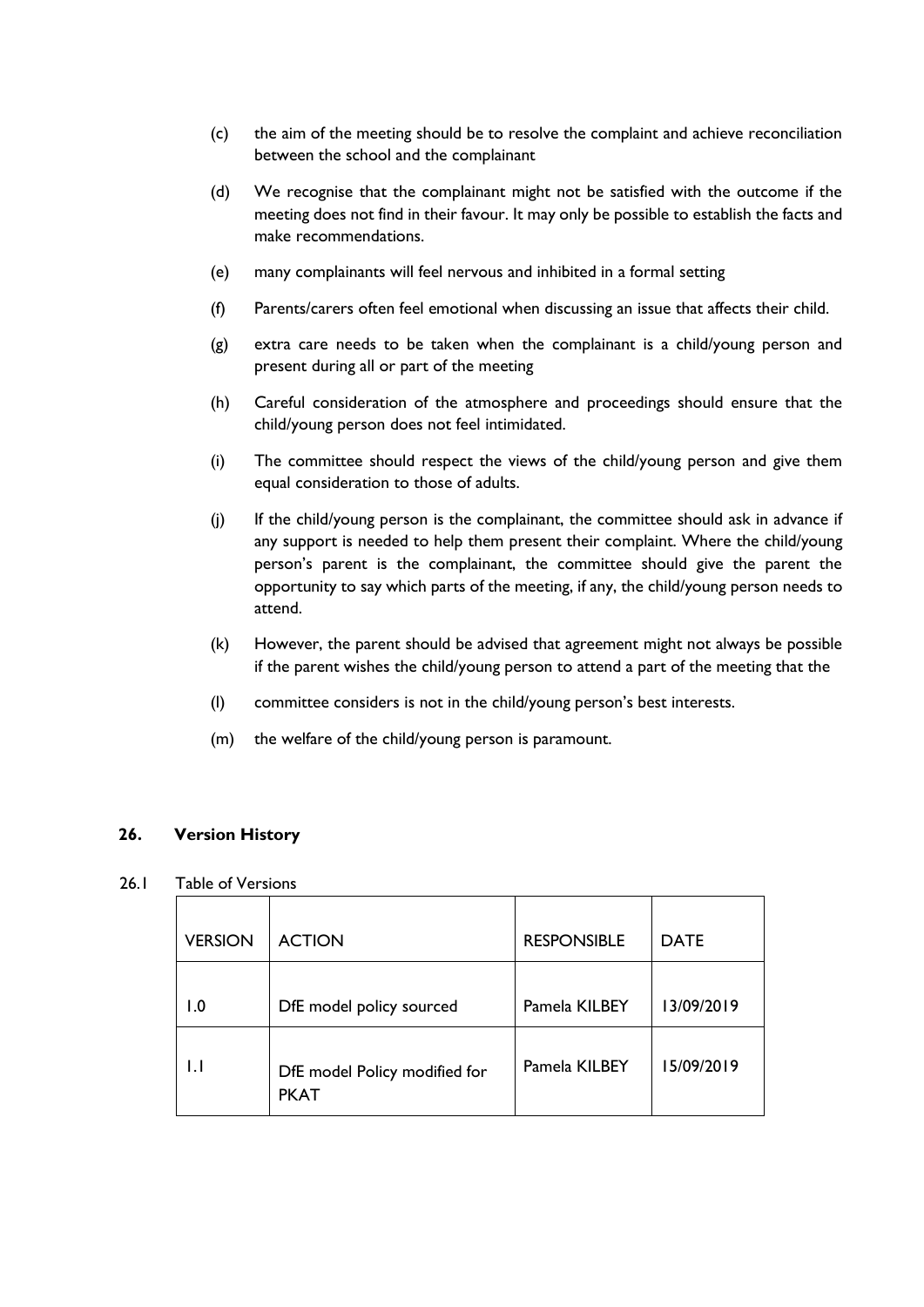| 1.2             | update following<br>Policy<br>Leadership<br>discussions with<br>Group                           | Pamela KILBEY      | 16/09/2019 |
|-----------------|-------------------------------------------------------------------------------------------------|--------------------|------------|
| 1.3             | update following<br>Policy<br>Leadership<br>discussions with<br>Group                           | Pamela KILBEY      | 16/09/2019 |
| $\mathsf{I}$ .4 | update following<br>Policy<br>Leadership<br>discussions with<br>Group                           | Pamela KILBEY      | 16/09/2019 |
| 1.5             | Policy<br>update<br>following<br>discussions with<br>Leadership<br>Group and PKAT<br>formatting | Pamela KILBEY      | 17/09/2019 |
| 1.5             | Policy agreed by Trust Board                                                                    | <b>Trust Board</b> | 15/10/2019 |
| 2.0             | ${\sf Policy}$ update to include ${\sf Trustees}$ in ${\sf Trust}$ Board<br>the 3 Formal Stages |                    | 13/07/2020 |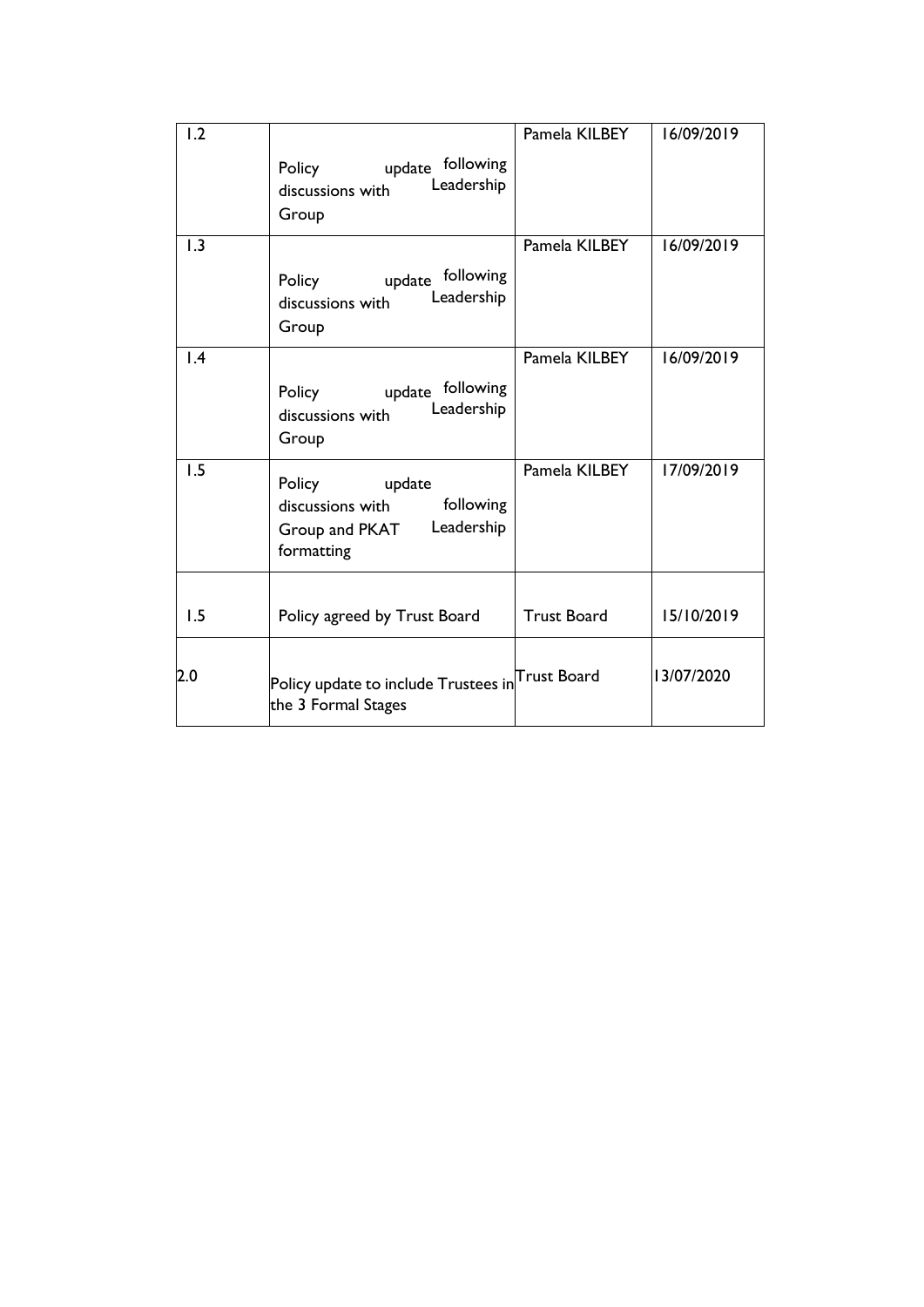## <span id="page-19-0"></span>**27. Appendix A: Complaint Form**

27.1 Please complete and return to the Headteacher who will acknowledge receipt and explain what action will be taken.

| Your name:                                                                                                     |
|----------------------------------------------------------------------------------------------------------------|
| Pupil's name (if relevant):                                                                                    |
| Your relationship to the pupil (if relevant):                                                                  |
| <b>Address:</b>                                                                                                |
| Postcode:                                                                                                      |
| Day time telephone number:                                                                                     |
| <b>Evening telephone number:</b>                                                                               |
| Please give details of your complaint, including whether you have spoken to<br>anybody at the school about it. |
|                                                                                                                |
|                                                                                                                |

**What actions do you feel might resolve the problem at this stage?**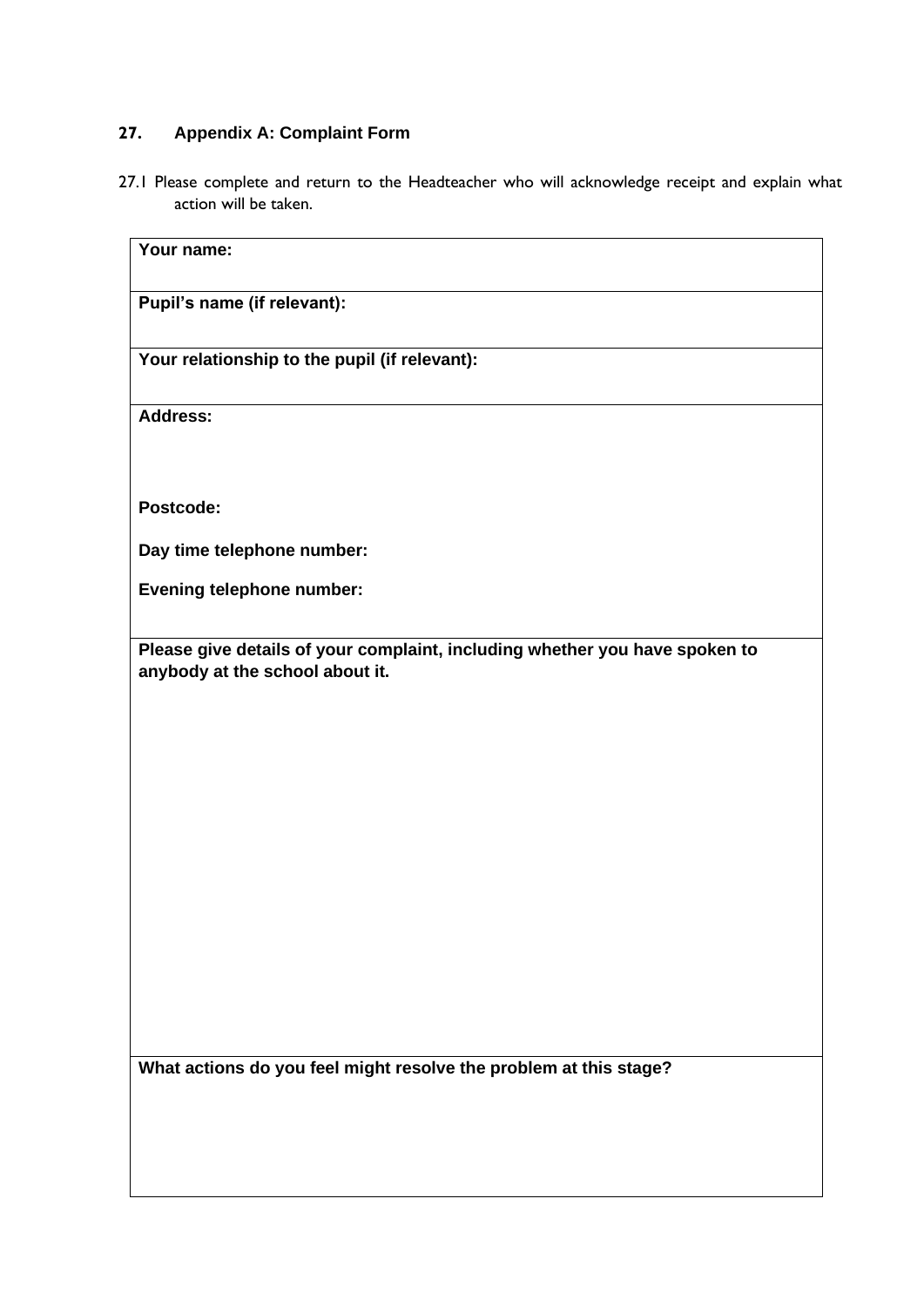| Are you attaching any paperwork? If so, please give details. |
|--------------------------------------------------------------|
|                                                              |
|                                                              |
|                                                              |
| Signature:                                                   |
| Date:                                                        |
| <b>Official use</b>                                          |
|                                                              |
| Date acknowledgement sent:                                   |
| By who:                                                      |
|                                                              |
| <b>Complaint referred to:</b>                                |
|                                                              |
| Date:                                                        |

## <span id="page-20-0"></span>**28. Appendix B - Covid-19 Policy Addendum**

- 28.1 We are committed to continuing supporting the children of defined keyworkers and identified vulnerable children, as per the Government guidance. This approach is grounded upon the basis that risks associated with Covid-19 have been deemed to be mitigated as much as practicable through precautionary measures taken and risk assessed by school leaders, governors and Trustees.
- 28.2 The approaches undertaken towards this reintegration and phased school re-opening have been quality assured by the Trustees whose representatives have individually risk assessed each school's approach, considering key factors pertinent to individual school circumstances and contexts. To this regard – it is recognised that for a variety of different reasons – each school has taken an approach which relates to the particular risks and mitigation factors able to be implemented and therefore, different schools will have different approaches and capacity related to this.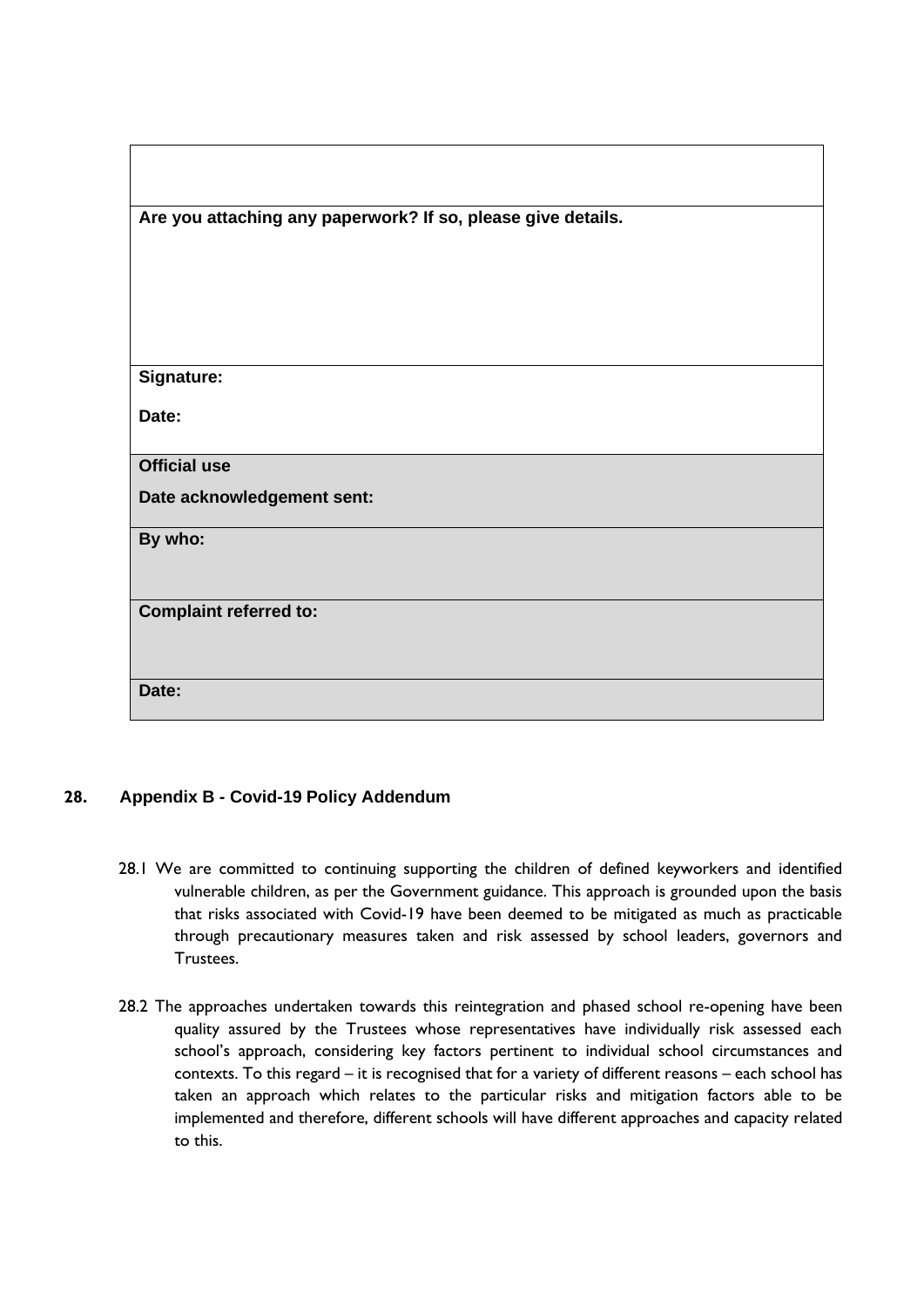- 28.3 In addition to an understandable desire to have children return to school the health and safety of children and school staff remains the main priority when determining the best approaches to match a school's context and circumstances.
- 28.4 It is recognised that children and their families also face different circumstances at home and therefore some parents/carers may feel that the school's approach and offer doesn't meet their expectation or satisfaction.
- 28.5 Standard complaints procedures typically follow a set out process and timeline which would be impractical to manage during the current circumstances – especially because schools are being advised to follow national and local authority advice – that any complaints that don't relate directly to Covid-19 should be postponed until such time that it is practicable to proceed, most likely in person.
- 28.6 In circumstances which relate directly to COVID-19 following raising your initial concerns with school personnel you remain dissatisfied with your school's approach we ask for you to follow the process outlined below:
	- (a) Stage 1: Your complaints and actions taken to date to resolve this should be raised in writing via email to the Headteacher of your school – who will then consider your concerns against the school's approach towards COVID-19, National Guidance and school documentation e.g. Risk Assessments. A response should be expected within 48 hours from submission.
	- (b)  $\frac{6}{3}$  Stage 2: If you remain dissatisfied with the outcome of Stage 1, you should ensure that this it is clear in your written reply to the Headteacher's Stage 1 response that you would like to proceed to Stage 2. This will then be considered by at least two governors who have had no prior involvement with your complaint. In the interests of logistics and arrangements – a response should be expected within no more than 72 hours from your request for progression from Stage 1.
	- (c) Stage 3: In the unlikely circumstances where you remain dissatisfied you should reply to your Stage 2 email response clearly identifying this – which will then be shared with the Trustees – who will review the process followed and decisions made and communicate their outcome within no more than 48 hours from you requesting progression to Stage 3. This decision will be final and not subject to any further course of appeal.
- 28.7 As outlined, because of government restrictions related to gatherings of people the process shall be purely managed via correspondence.
- 28.8 For the avoidance of doubt it is recognised that as with any other communicable disease there cannot be any guarantees for schools to entirely eliminate the risk of contamination or infection, regardless of how detailed and thorough their approach to this work has been.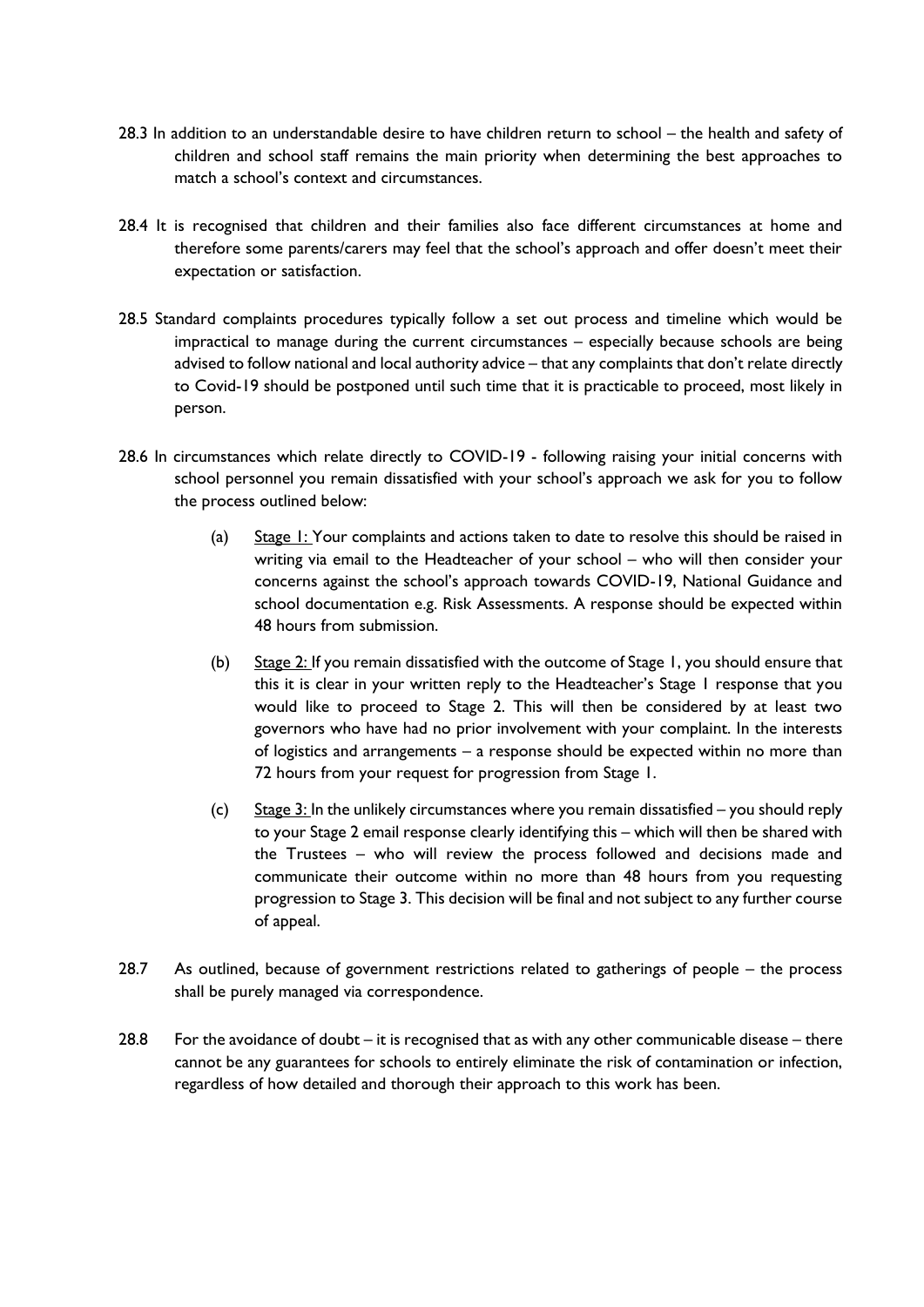#### **29. Appendix C - Summary of Dealing with Concerns and Complaints in PKAT schools**

<span id="page-22-0"></span>